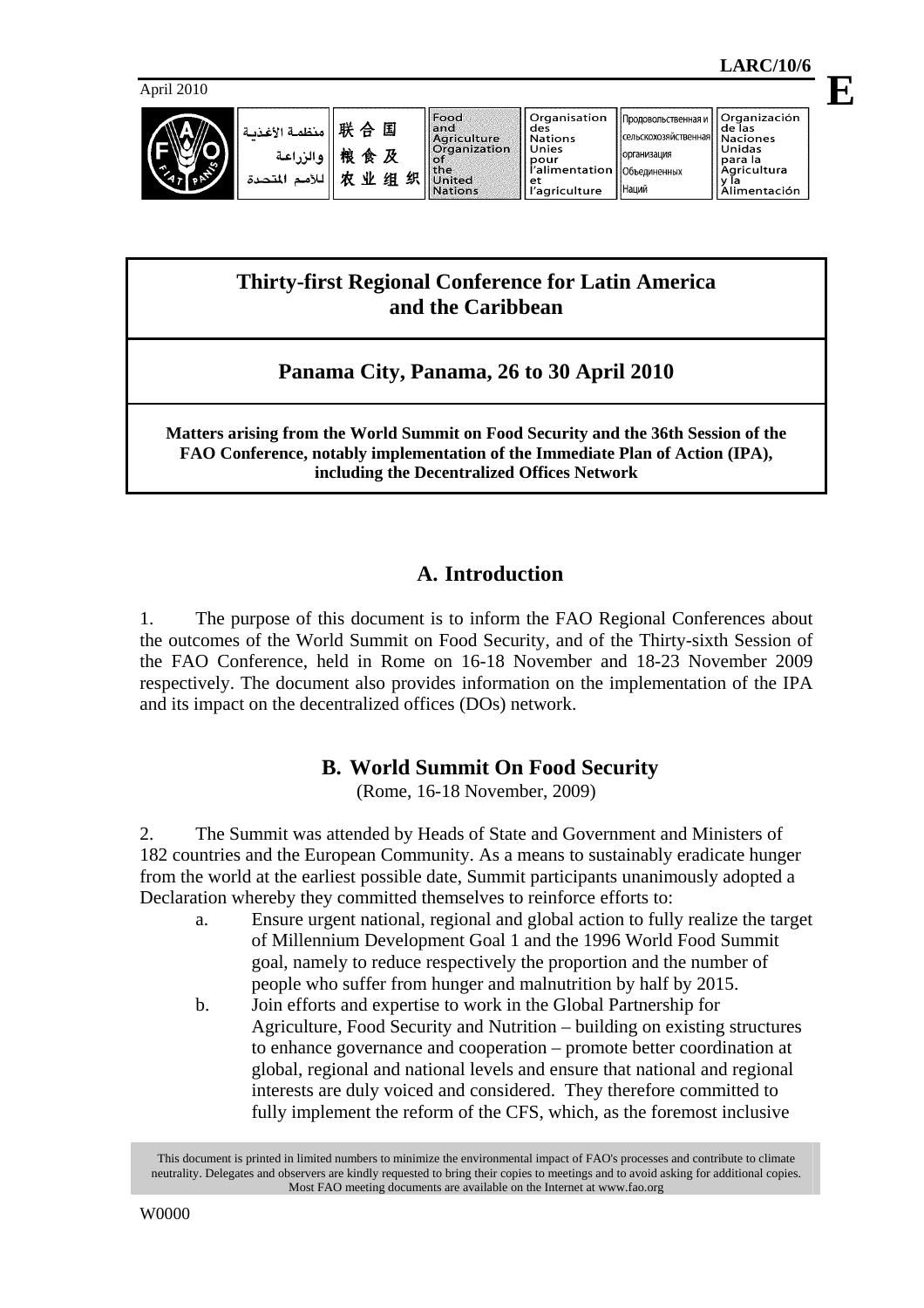international and intergovernmental platform for a broad range of committed stakeholders to work together, is a central component of the efforts to further advance the Global Partnership for Agriculture, Food Security and Nutrition.

- c. Reverse the decline in domestic and international funding for agriculture, food security and rural development in developing countries, and promote new investment to increase sustainable agricultural production and productivity, reduce poverty and work towards achieving food security and access to food for all.
- d. Proactively face the challenges of climate change to food security and the need for adaptation of, and mitigation in, agriculture, and increase the resilience of agricultural producers to climate change, with particular attention to small agricultural producers and vulnerable populations.

3. To achieve these strategic objectives, Summit participants endeavoured to base their commitments and actions on the following Five Rome Principles for Sustainable Global Food Security:

**Principle 1:** Invest in country-owned plans, aimed at channelling resources to well designed and results-based programmes and partnerships.

**Principle 2**: Foster strategic coordination at national, regional and global level to improve governance, promote better allocation of resources, avoid duplication of efforts and identify response-gaps.

**Principle 3**: Strive for a comprehensive twin-track approach to food security that consists of: direct action to immediately tackle hunger for the most vulnerable; and medium and long-term sustainable agricultural, food security, nutrition and rural development programmes to eliminate the root causes of hunger and poverty, including through the progressive realization of the right to adequate food.

**Principle 4**: Ensure a strong role for the multilateral system by sustained improvements in efficiency, responsiveness, coordination and effectiveness of multilateral institutions.

**Principle 5**: Ensure sustained and substantial commitment by all partners to investment in agriculture and food security and nutrition, with provision of necessary resources in a timely and reliable fashion, aimed at multi-year plans and programmes.

The declaration of the Summit made specific reference to the needed support to regional development frameworks such as the Comprehensive African Agriculture Development Programme (CAADP) under NEPAD, the "Latin America and the Caribbean Without Hunger 2025" initiative, the "ASEAN Integrated Food Security Framework" and the "Riyadh Declaration to Enhance Arab Cooperation to Face World Food Crises".

### **C. The Thirty-sixth Session of the FAO Conference**  (Rome, 18-23 November, 2009)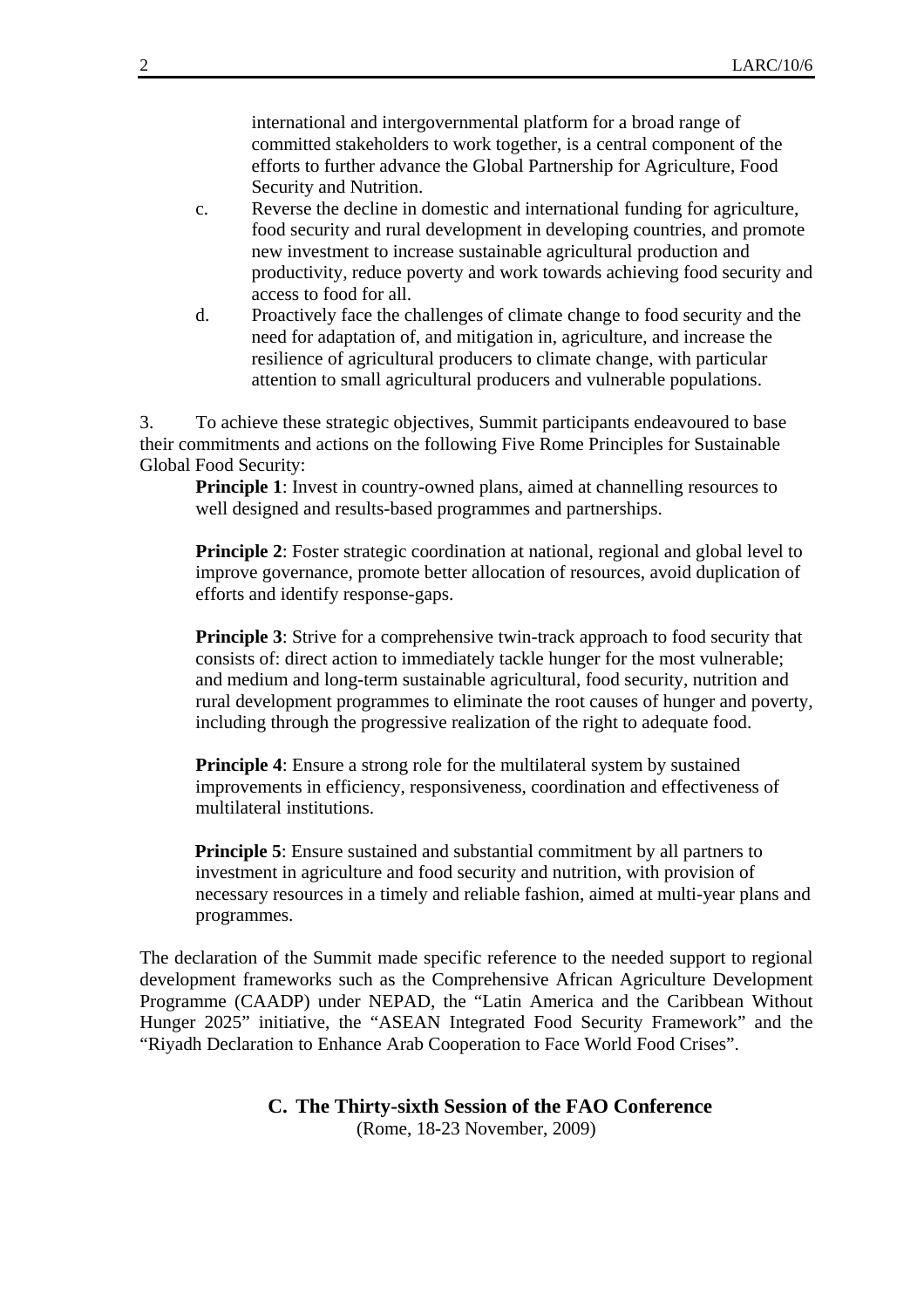4. The Conference covered a range of topics related to technical matters, programme and budget issues, and the work of various committees. The outcome of these deliberations is summarized below with the full text of the Report of the  $36<sup>th</sup>$  Conference, C 2009/REP, available at: www.fao.org/docrep/meeting/018/k6821E02.pdf.

# *Review of the State of Food and Agriculture*

5. Members commented on the global agricultural and food security situation and on the theme selected for the general debate: preparedness and effective response to food and agricultural threats and emergencies.

6. The Conference noted with great concern the recent sharp deterioration in the global food security situation, as the food crisis and the subsequent financial and economic crisis had combined to push the estimated number of undernourished in the world to more than one billion people in 2009. The Conference reiterated the urgency of action aimed at reversing this trend and moving onto a path of sustained reductions in levels of global hunger.

7. The Conference recognized that the task of eliminating world hunger would have to be confronted in a context of additional ever more pressing challenges, including those of feeding a growing world population, which was projected to reach 9 billion people by 2050, of meeting increasing demand for bio-fuels, with the consequent pressures on natural resources, as well as the need to ensure sustainable management of the limited natural resource base.

8. The major threats posed by climate change, which risked jeopardizing the food security of large parts of the world's poorest and most vulnerable populations and nations, were underlined. The Conference called for global agriculture to confront the dual challenge of adapting to climate change and contributing to mitigation. Sustained efforts in research and technological innovation were called for to achieve this objective.

9. The Conference underlined that eliminating hunger, while addressing the other major challenges facing global agriculture, would require a significant stepping-up of national and international investments, public and private, in agriculture as well as food security and nutrition.

10. Several delegations also stressed the importance of a free and fair rules-based trading system as an essential component of combating hunger and poverty, and for avoiding a repetition of the recent food crisis. Calls were made for a successful conclusion of the Doha Round of Multilateral Trade Negotiations.

11. The Conference also underlined the need for effective international coordination and governance for food security. It emphasized the importance of the Global Partnership for Agriculture, Food Security and Nutrition with the Committee on World Food Security (CFS) as a central component. In this context, it made special reference to the role of a reformed CFS in providing a platform for discussion and coordination to strengthen collaborative efforts among all involved parties.

12. At the technical level, the Conference stressed the need for coordination between UN Agencies as well as other international bodies involved in the efforts towards hunger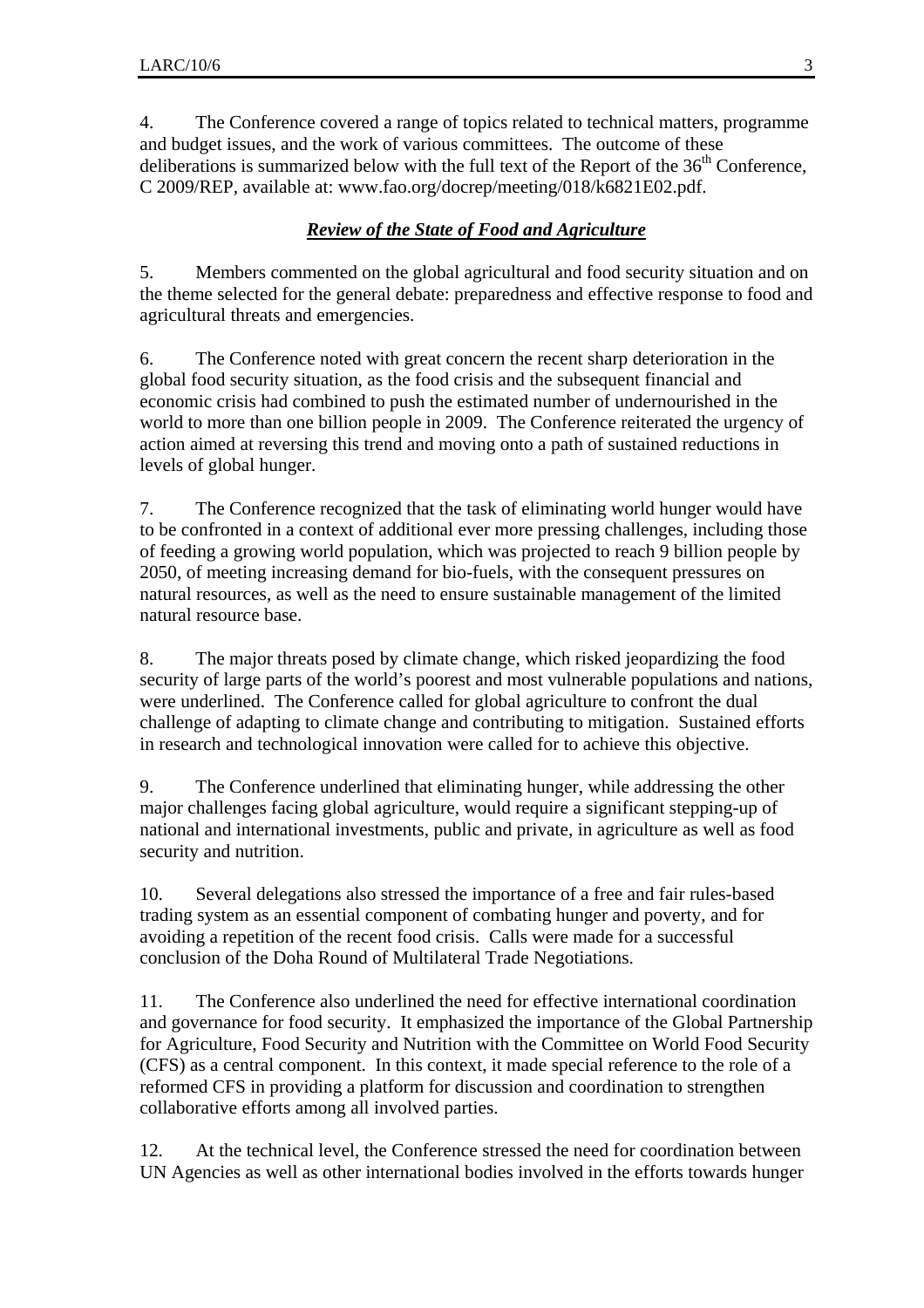reduction and agricultural and rural development. Specific reference was made to the need for effective coordination among the Rome-based Agencies.

#### *Substantive and Policy Matters in Food and Agriculture*

13. The Conference reviewed the work done in, and provided guidance on, a number of areas of work of the Organization.

14. *Global Strategy for Agricultural and Rural Statistics.* The Conference welcomed the high quality of the Global Strategy for Agricultural and Rural Statistics, which took into account the findings and recommendations of the recent Independent Evaluation of FAO's Role and Work in Statistics. The Conference recognized that the Global Strategy was essential for the improvement of agricultural and rural statistics and to meet the new and emerging demands in statistics for development policies in the twenty-first century.

15. *Interim Report on the Triennial Comprehensive Policy Review (TCPR) of Operational Activities for Development of the United Nations System.* The Conference welcomed the second Interim Report submitted by the FAO Secretariat and encouraged FAO to continue working towards increased UN System-wide coherence in accordance with established mandates, harmonization, effectiveness and efficiency, while bearing in mind that national ownership, priorities and execution represented cornerstones of the development process. Members also welcomed FAO's efforts to enhance its collaboration and partnerships at the field level including in the ongoing Delivering as One pilot process, while noting that the independent evaluation of this pilot initiative was still pending and that intergovernmental discussions in the UN General Assembly were still ongoing. In addition, the Conference noted FAO's strong commitment to the simplification and harmonization of business practices; to strengthening issues related to agriculture, food security and rural development in the United Nations Development Assistance Framework (UNDAF); as well as to the effective functioning of the Resident Coordinator System. The Conference recognized the TCPR as the basis for enhancing cooperation in the UN System, including between the Rome-based Agencies (IFAD, WFP and FAO).

16. *Global Plan of Action for Animal Genetic Resources.* The Conference reaffirmed its commitment to the *Interlaken Declaration on Animal Genetic Resources*  and stressed the urgent need for the implementation of the *Global Plan of Action for Animal Genetic Resources*, to contribute to global food security and sustainable rural development, to respond to global environmental challenges, in particular related to climate change, and to help achieve the Millennium Development Goals 1 and 7. It recommended that FAO, in its livestock programme, emphasize the linkages between the management of animal genetic resources, animal health, livestock policies and institutions for poverty alleviation, biodiversity and climate change adaptation and mitigation. The Conference appealed to all Members and relevant international mechanisms, funds and bodies to give due priority and attention to the effective allocation of predictable and agreed resources for the *Global Plan of Action*. It further requested that FAO ensure adequate Regular Programme support for the implementation of the *Global Plan of Action*.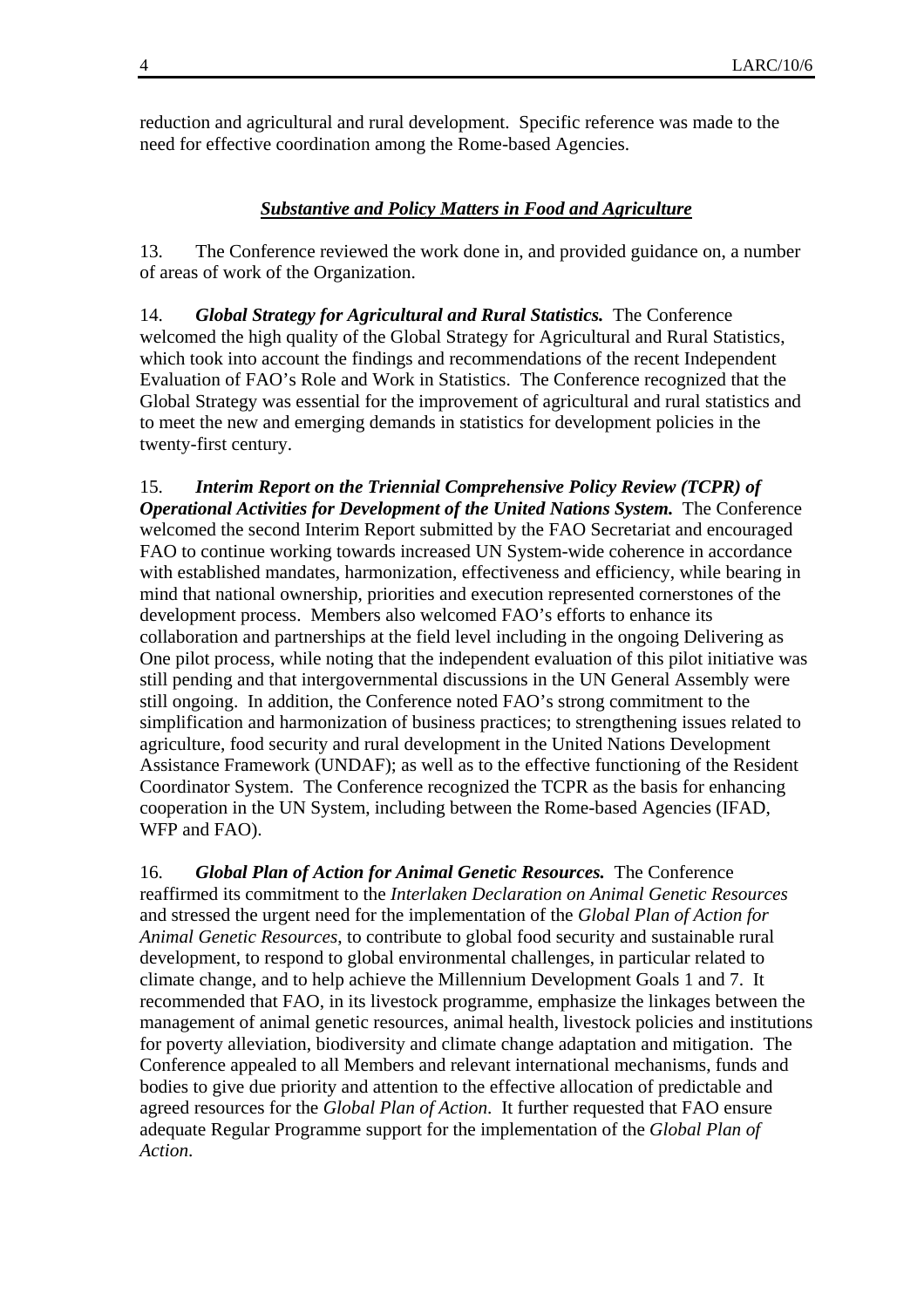17. *International Year of the Potato 2008 (IYP).* The Conference noted with appreciation FAO's work, in collaboration with the International Potato Center (CIP) and other key partners, to focus world attention on the importance of the potato *(Solanum tuberosum)* in providing food security and alleviating poverty by implementing IYP activities. The Conference underlined the key role played by FAO in the exchange of knowledge on the potato and for enhancing civil society and private sector involvement in making a greater contribution to the potato industry in developing countries.

18. *Commission on Genetic Resources for Food and Agriculture.* The Conference encouraged FAO to accord high priority within its Regular Programme to the implementation of the Commission's Multi-Year Programme of Work and endorsed the *Strategic Plan 2010-2017*. The Conference also endorsed the establishment of an Intergovernmental Technical Working Group on Forest Genetic Resources and invited therefore the Director-General to review the role of the Panel of Experts on Forest Gene Resources. The Conference requested FAO to publish and distribute widely the *Second Report on the State of the World's Plant Genetic Resources for Food and Agriculture*.

## *Programme and Budgetary Matters*

19. *Programme Implementation Report 2006-2007.* The Conference was generally satisfied that delivery under the Regular Programme had fully utilized the budgeted resources and implemented the Programme of Work for 2006-07. The Conference noted that under the Immediate Plan of Action (IPA) a new results-based implementation monitoring and reporting system was developed for the 2010-11 biennium to provide key performance information to Members, for further enhancing oversight as well as contributing to the planning and budgeting process. The Conference underlined the need for consultation with the relevant Governing Bodies in order to ensure that the new Report fully respond to the expectations of Membership in this regard.

20. *Programme Evaluation Report 2009.* The Conference appreciated the quality of the document in its improved format and the efforts made to enhance learning from evaluation and improving impact evaluation, including increased consultation with stakeholders and a more systematic feedback from evaluation to programming. It stressed the need to maintain balance in evaluation work between normative activities and the field programme, and noted the increased receptivity of FAO Management to the recommendations of major evaluations.

21. *FAO Strategic Framework 2010-19.* The Conference endorsed the Strategic Framework 2010-19, recalling that it represented the outcome of extensive consultation and discussion among Members and with the Secretariat over many months. The Conference also stressed the importance of mutual commitment on the part of Members and the Secretariat to the accomplishment of the goals and objectives expressed in the Strategic Framework. It underlined the importance of reviewing the Strategic Framework every four years for adaptation to any new challenges and opportunities. It appreciated that this new framework will further strengthen closer and broader collaboration with other UN Agencies and thus contribute to greater coherence within the UN system.

22. *Medium Term Plan 2010-13, and Programme of Work and Budget 2010-11.* The Conference endorsed the Medium Term Plan 2010-13, including its frameworks for Organizational Results. It emphasized the need for improvements in prioritization, the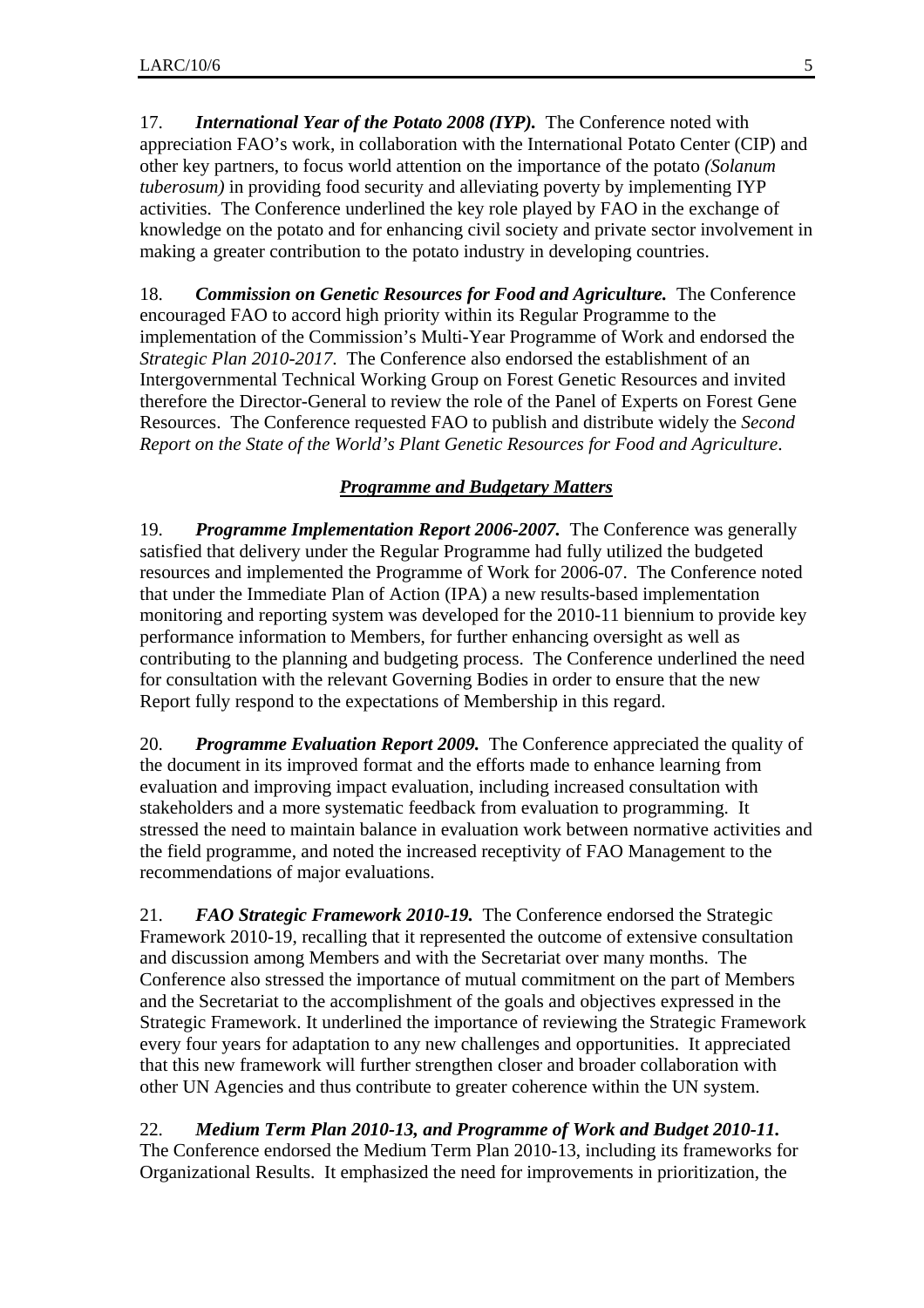formulation of performance indicators, baselines and targets, and the implementation of results monitoring and reporting through review by the Technical Committees and Regional Conferences, as well as the Programme and Finance Committees and Council. The Conference also welcomed the integrated planning and presentation of Assessed and Voluntary Contributions in the Programme of Work and Budget 2010-11. Caution was raised against over-reliance on Voluntary Contributions for Regular Programme activities. The Conference clarified that, while both unidentified further efficiency savings and one-time savings needed to be achieved, the distinction was that the former required measures to attain recurring savings in 2010-11 and thereafter, while the latter should comprise initiatives aimed at realizing one-time, fortuitous savings only in the 2010-11 biennium. It requested that measures for unidentified further efficiency savings and one-time savings include in particular actions aimed at containing the costs of nonstaff human resources and official travel, while protecting the delivery of the technical and economic programmes of the Organization. The Conference adopted Resolution 3/2009 – Budgetary Appropriations 2010-11 – as shown in Annex I.

### *Constitutional and Legal Matters – Amendments to the Basic Texts*

23. The Conference acknowledged with appreciation the very significant work accomplished on the revision of the Basic Texts required for the implementation of the IPA and commended all parties involved in the process. The Conference noted that the governance reform, as prescribed by the IPA, involved the adoption of a set of amendments to the Constitution, the General Rules of the Organization and the Financial Regulations, as well as a number of Resolutions clarifying the functions of the Governing Bodies and other governance processes, such as the reform of Programming, Budgeting and Results-Based Monitoring System. The Conference adopted the amendments to the Constitution, the General Rules of the Organization and to the Financial Regulations proposed by the Council at its Hundred and Thirty-sixth Session (Annex II).

### *Follow-up to the Conference Directives*

- 24. The Conference called for a series of follow-up actions. In particular, it requested:
	- the Secretariat to ensure adequate Regular Programme support for the implementation of the *Global Plan of Action for Animal Genetic Resources* adopted by the Commission on Genetic Resources for Food and Agriculture.
	- the Commission on Genetic Resources for Food and Agriculture to continue overseeing and assessing the implementation of the *Global Plan of Action for Animal Genetic Resources* and to regularly report back to the Conference on the status of implementation of the *Global Plan of Action*.
	- the Committee on Fisheries (COFI) to provide further prioritization of the Programme of Work at the next Session of COFI.
	- the Committee on Forestry (COFO) to ensure that future sessions of COFO discuss priorities for FAO's support to Members in forestry.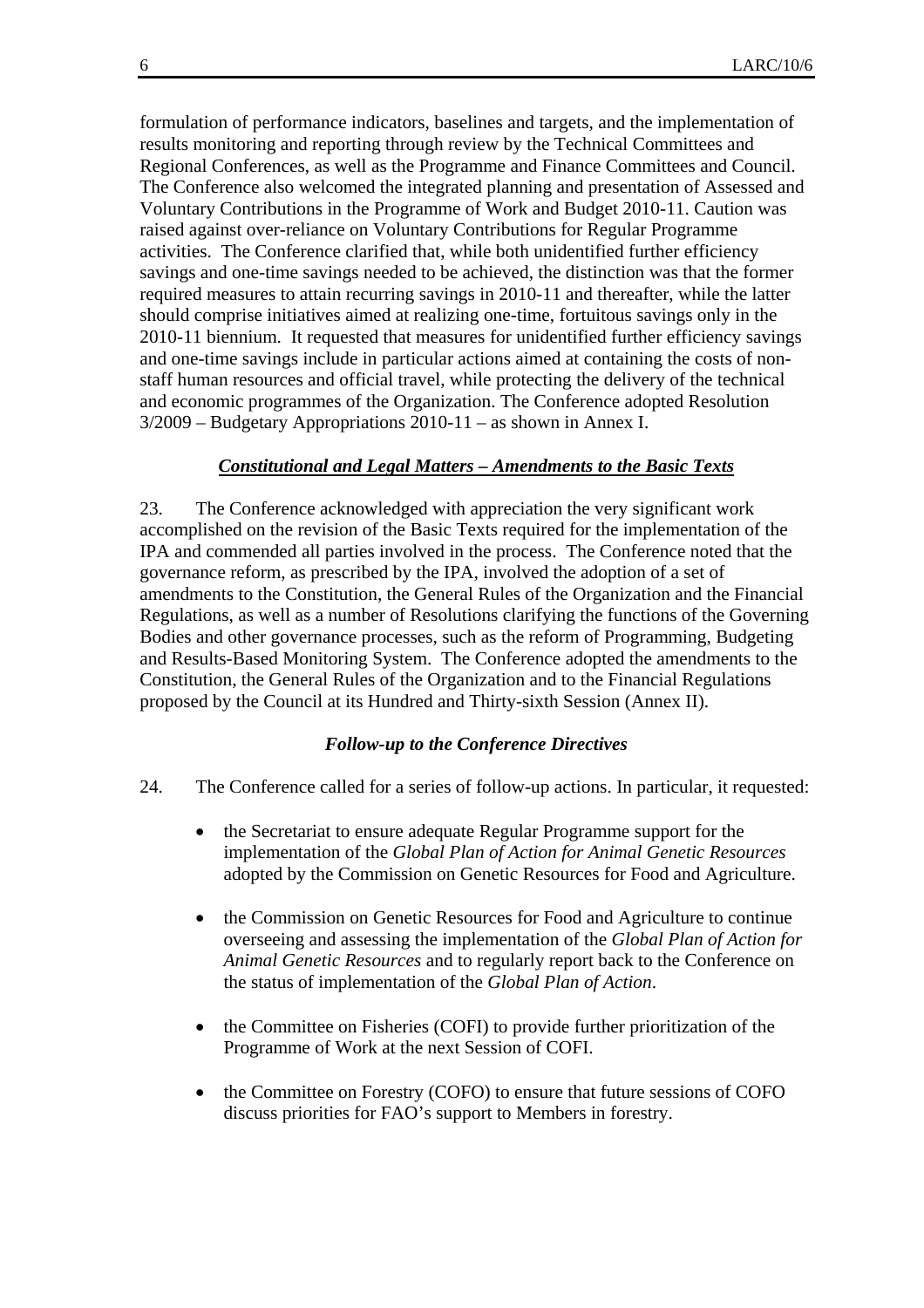- the Secretariat to continue to help Members strengthen their capacities to develop effective responses to climate change mitigation and adaption with regard to forestry.
- the Secretariat to prepare a report on the state of the world's forest genetic resources as a contribution to the agreed work plan of the Commission on Genetic Resources for Food and Agriculture.
- the Secretariat to present a priority paper for the Programme of Work and Budget 2012-13 at the 22<sup>nd</sup> Session of the Committee on Agriculture.
- the Secretariat to ensure that measures for unidentified further efficiency savings and one-time savings include in particular actions aimed at containing the costs of non-staff human resources and official travel, while protecting the delivery of the technical and economic programmes of the Organization.
- the Director-General to report to the Finance Committee on on-going adjustments to the Programme of Work for unidentified further efficiency gains and one-time savings amounting to USD 22,800,000.
- the Secretariat to harmonize the proposed amendments to the General Rules of the Organization for the reform of the CFS with those regarding the implementation of the IPA, especially as regards Rule XXXIII of the General Rules of the Organization.
- the Commission on Genetic Resources for Food and Agriculture to report on its work to future sessions of the Conference.
- the Secretariat to publish and distribute widely the *Second Report on the State of the World's Plant Genetic Resources for Food and Agriculture*.
- the Director-General to bring Resolution 18/2009 Policies and arrangements for Access and Benefit-sharing for Genetic Resources for Food and Agriculture – to the attention of the Executive Secretary of the Convention on Biological Diversity.

## **D. Implementation Of The Immediate Plan Of Action**

25. At its 35th session in November 2008, the Conference approved the Immediate Plan of Action (IPA) for FAO Renewal and established a time-bound Conference Committee (CoC-IEE) for continued follow-up to the Independent External Evaluation of FAO. The IPA is a five year programme of FAO reform from 2009 until 2013.

## *Overall Progress in 2009*

26. The outgoing Independent Chairperson of Council, Professor Noori Naeini, at Conference in November 2009 appreciated the significant progress that had been made in implementing the IPA in 2009. He highlighted as noteworthy achievements that results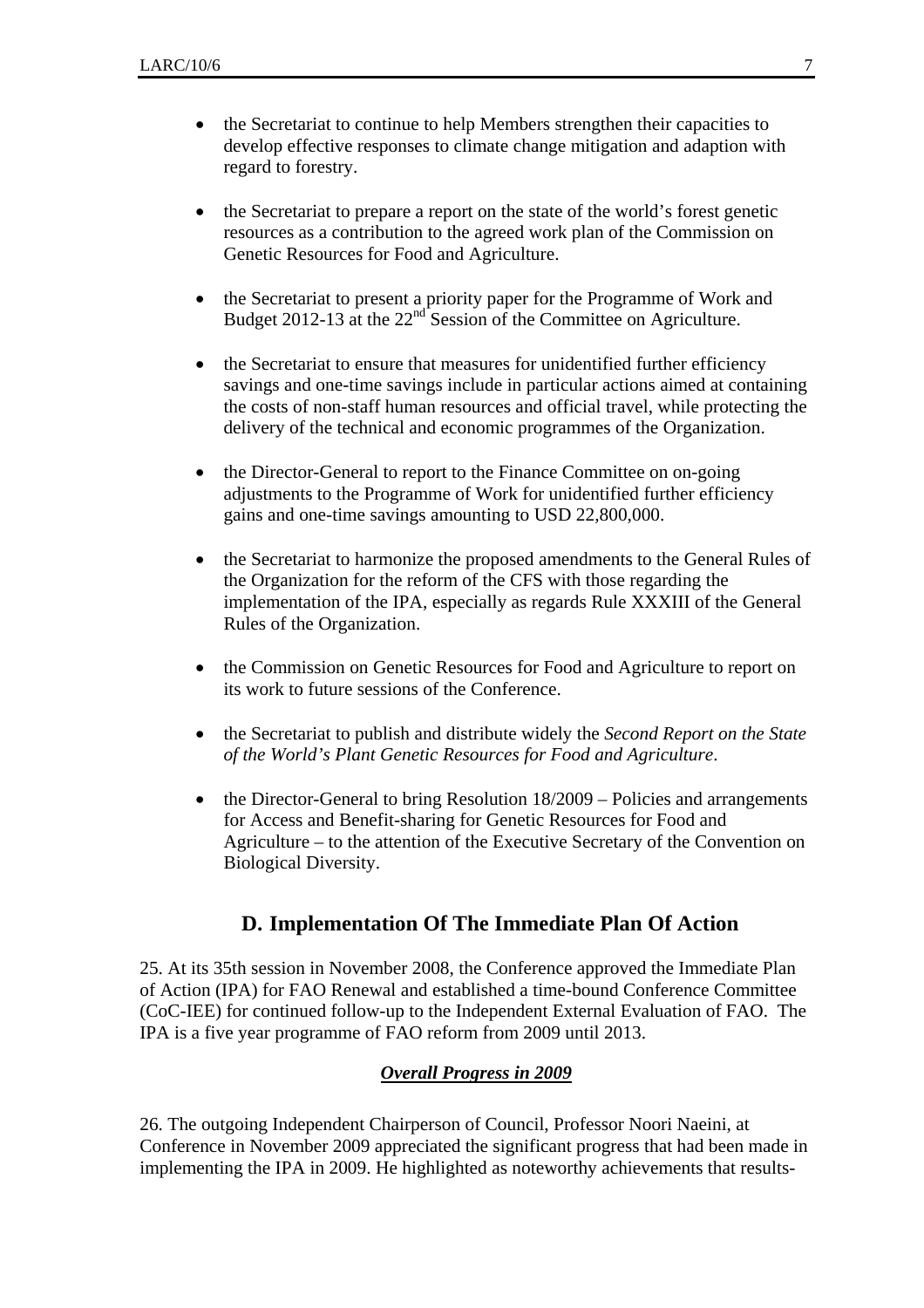based management had been established, the change towards a results-based culture had begun, decentralization was progressing, as was delegation of responsibility and organizational restructuring and streamlining, greater attention was being given to improved human resource management, and more effective governance was being introduced. He also referred to other successful outcomes over the year, such as the launch of FAO's Internal Vision Statement demonstrating that staff is "proud to work for FAO". He also noted that such notable progress could not have been accomplished without the spirit of trust and increased collaboration between the Membership and the Management of FAO in jointly endeavouring to move forward with the reform of the Organization. He noted that considerable efforts were still needed in the future, and that the CoC-IEE would play a key role of oversight.

27. The 2009 Conference, in Resolution 4/2009, noted with appreciation that major progress has been achieved in implementing many IPA actions in the course of 2009, along with related recommendations from the Root and Branch Review of administrative processes. It recognized that FAO renewal will continue to entail considerable efforts to carry out large and complex IPA projects in 2010-11, and to ensure long-term integration of culture change in the overall reform of the Organization. It acknowledged the spirit of collaboration and trust that has prevailed between the Membership and the Management of FAO in conducting the reform process as a joint endeavour, with full engagement and interactive participation of the Members, constant support of the Director-General, and committed involvement of the Staff across the Organization.

### *IPA Actions in 2010/11*

28. In approving the Budgetary Appropriations for 2010-11 (CR 4/2009), the Conference provided full funding for implementation of the IPA reform programme planned in the Programme of Work and Budget 2010-11.The IPA reform programme for 2010-11 comprises, *inter alia*, implementation of a number of large, complex projects that will impact on the daily work of many FAO staff. IPA actions will predominantly fall into the five following areas:

• *Focus on Member needs through results-based programming, monitoring,*  reporting and resource mobilization<sup>1</sup>: the Organization will develop monitoring and reporting systems to provide key performance information to Members and further enhance the new planning and budgeting model. An organization-wide rollout of the staff appraisal system (PEMS) will be undertaken in 2010-11 to complete the "accountability link" between FAO Strategic Objectives and individual staff performance. Emphasis will be given to prioritization of the technical work of the Organization, which is an ongoing exercise that needs to be actively pursued throughout the first full cycle of results-based planning in 2010- 11. A Resource Mobilization and Management Strategy, comprising Impact Focus Areas, national Medium Term Priority Frameworks, and regional and subregional areas of priority action, will be implemented with a view to ensuring that voluntary contributions focus on the agreed results frameworks and improve Governing Body monitoring and oversight.

l

<sup>&</sup>lt;sup>1</sup> Report of the CoC-IEE on the Immediate Plan of Action for FAO Renewal - C 2009/7, paragraph 72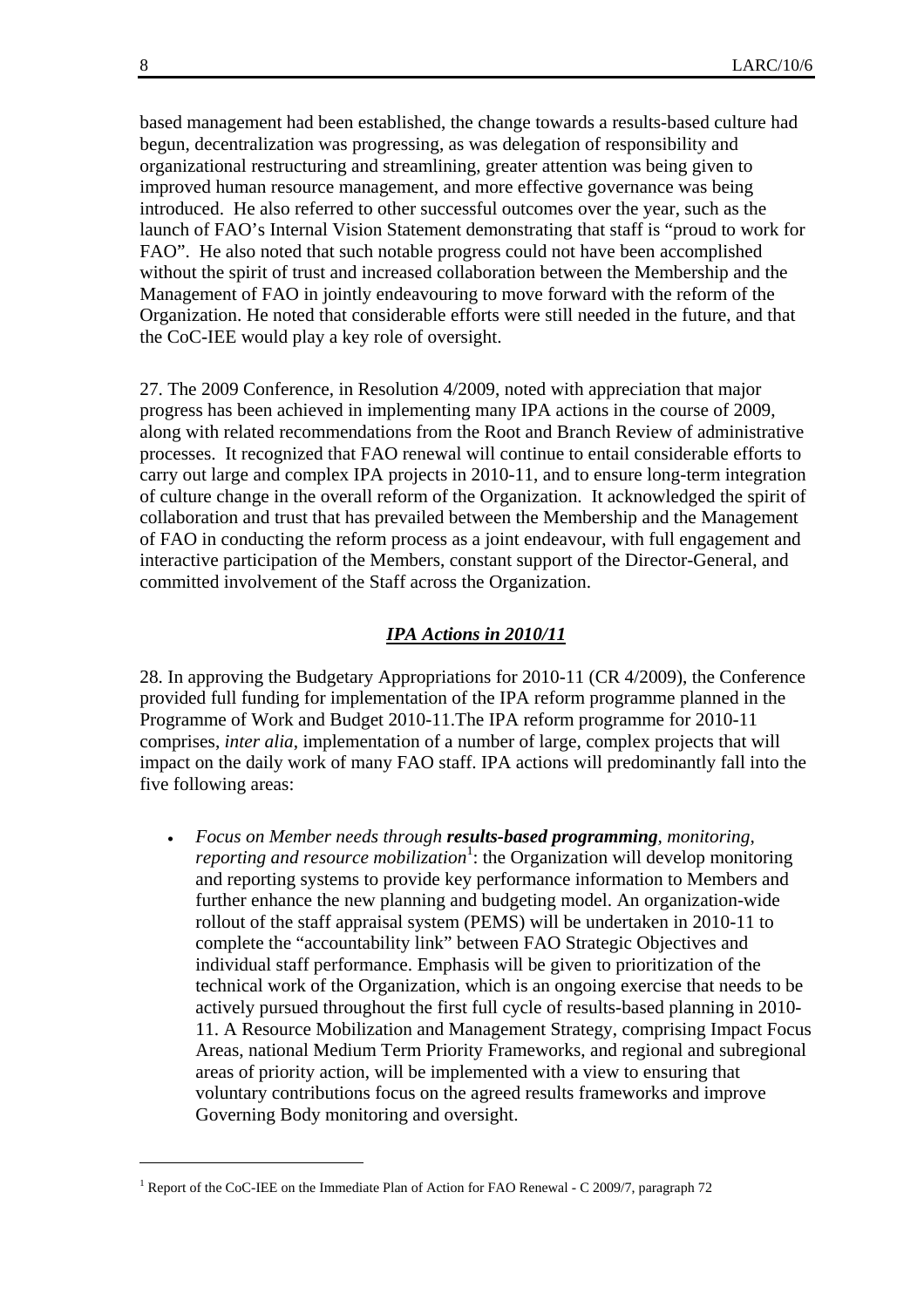- *Functioning as one Organization by aligning structures, roles and responsibilities to the results framework*: the Headquarters structure will continue to be refined, and the Organization will invest in the essential infrastructure to enable staff in the Decentralized Offices to be able to use the same corporate tools and facilities as their colleagues in Headquarters. The Organization will also double the number of staff rotating between Headquarters and/or the Decentralized Offices to ensure the flow of knowledge and expertise between the offices, and enrich the experiences and knowledge of the staff. Further clarifications of the functions of some units will be required to ensure that the Organization functions as one. FAO's partnerships will be enhanced and renewed pursuing the possibilities for further joint activities and collaborative arrangements with the Rome-based agencies and the United Nations system, as well as the private sector and civil society organizations.
- *Optimizing human resources through Human Resources policy, practice and culture change***:** the Organization will fully develop a joined up and consistent system for the recruitment and development of young professionals, and invest in additional professional staff in the Human Resources Management Division to support their role as strategic business partners to the Organization. Important initiatives such as the staff rotation policy and the roll out of the Performance Evaluation and Management System will be carried out. Culture change activities will focus on monitoring the implementation of FAO's Internal Vision and ensuring the integration of culture change in the overall reform process.
- *Efficient use of Member contributions through reform of administrative and management systems*: the recommendations of the external Root and Branch review of administrative and support functions have been fully integrated in the IPA actions, including a number of activities to streamline and improve administrative processes. The functioning of the Shared Services Centres will be enhanced and the review and further automation of the registry function will commence. The new printing and distribution unit will be established and a range of improvements to headquarters and field procurement processes will be introduced. Administrative processes will continue to be streamlined, taking into consideration the results of the external review of the administrative activities of the Office of the Director-General. A pilot enterprise risk management project will be completed, which will assess FAO's current risk management structure/framework, identify gaps and inform the development of an Organization-wide Enterprise Risk Management Framework, which will contain the necessary elements to continuously improve the Organization's risk management capabilities. The implementation of International Public Sector Accounting Standards (IPSAS) will improve financial reporting, leading to increased confidence among Members and Donors. In addition, improved policies, processes and information systems in field locations will significantly improve the quality of financial information available to staff in DOs, supporting improved decision-making and risk management.
- *Improved articulation of Member needs through effective governance and oversight*: the evaluation function will be further strengthened, including in its advisory role on results-based management, programming and budgeting. Multiyear programmes of work for the Council, the Council Committees and the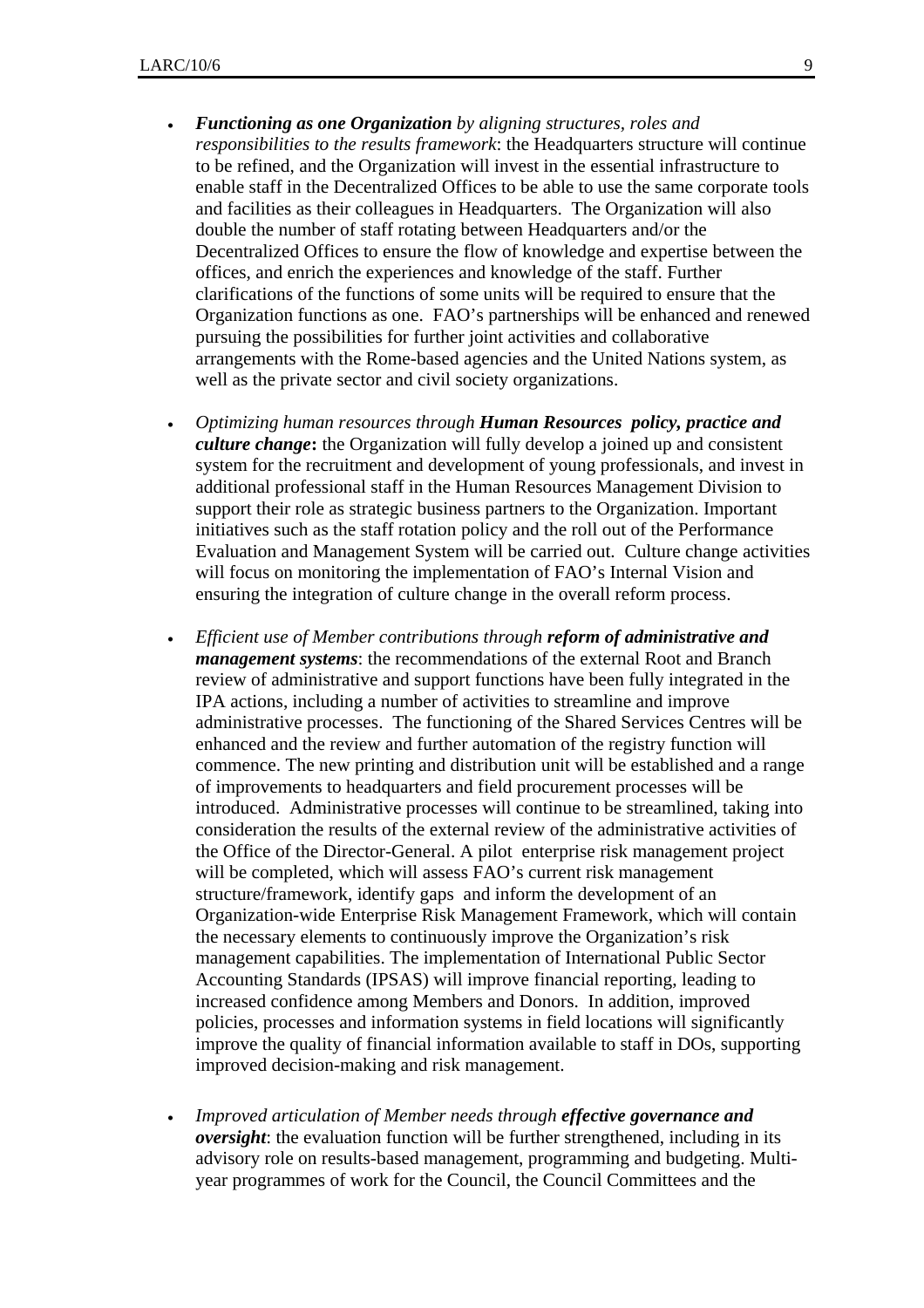Regional Conferences will be further defined and prepared. The functions and Terms of Reference for the proposed Ethics Committee will remain under review of the relevant Governing Bodies.

## **E. The Impact Of Reform On The Decentralized Offices Network**

29. The IPA re-iterated the need for FAO to maintain a strong decentralized presence to help achieve its strategic objectives, to flexibly provide services to members and to function effectively as a knowledge organization. FAO Management was also requested to delegate increased responsibility to the DOs and to include DOs staff in the Organization's results-based performance assessment system. In addition, the IPA requested substantial change in FAO's governance structure, including making the Regional Conferences a part of the Governing Bodies. In 2009, Members have taken a strong interest in decentralization and the topic was covered at four formal and two informal meetings.

### *IPA actions Directly Impacting Decentralization*

30. The relevant IPA matrix covers 15 actions. Of these, six have been completed and nine are under implementation; of the latter, progress on three is contingent upon action by Member States (see Annex III). The main changes implemented as a result of these IPA actions are:

- Greater involvement of Regional Offices in decision-making, programming and budgeting for the Organization. This includes the transfer of primary reporting lines for FAO Representatives and technical officers in the region to the heads of the Regional Offices.
- Administrative streamlining to support improved functioning of DOs with substantially greater authority handed over to Country Offices.
- Addressing the structural deficit in the budget of the Country Offices network though provision of increased resources (through abolition of the Lapse Factor) for the FAORs budget and interim measures such as appointing Emergency Coordinators as Officers-in-Charge of FAORs where feasible and with the prior consent of the concerned donors and placing current FAO Representatives against vacant posts in the Regional and Subregional Offices.
- Progressively adjusting the skills mix of, and training for, Regional and Subregional Offices staff in accordance with evolving (sub) regional needs and priorities.
- Introducing a benchmarking and performance-based reporting and monitoring system for DOs.
- Upgrading the ICT infrastructure and systems in the DOs to enable them to use the same corporate tools and facilities as Headquarters.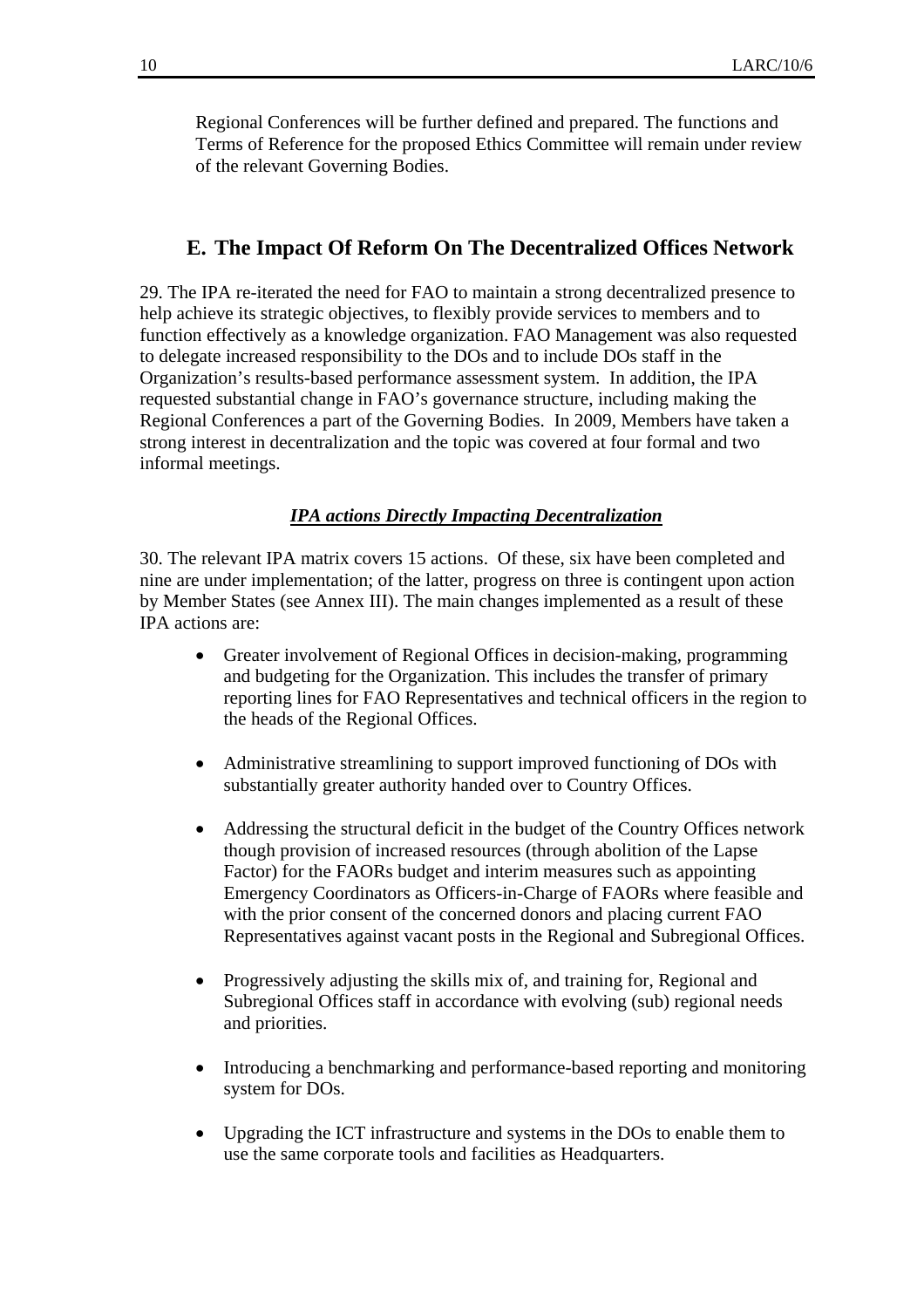## *Other Reforms Affecting the DOs Network*

31. The effectiveness of decentralization is inextricably intertwined with progress in a range of other areas of the IPA such as reform of programming and budgeting, the smooth roll-out of the decentralization of TCP, resource mobilization, adoption of International Public Sector Accounting Standards (IPSAS), reform of Regional Conferences, Headquarters restructuring, culture change and administrative and human resources management reform. Many of the IPA's change initiatives will also have significant impact on the decentralization process (see Annex IV). Some of the key aspects of these changes are summarized below:

- DOs will progressively assume a greater role in strategic planning, prioritysetting and resource mobilization. They will also take active part in the progressive formulation and introduction of Impact Focus Areas which would facilitate the responsiveness of the Organization to decentralized priorities.
- The ability of DOs to quickly respond to country, subregional and regional needs will also be enhanced by decentralization of the Technical Cooperation Programme.
- The Organization will double the number of staff rotating between Headquarters and/or the DOs to ensure the flow of knowledge and expertise between the offices, and enrich the experiences and knowledge of the staff.
- The enhanced responsibilities of the Regional Conference and a closer articulation of FAO's regional priority areas with agreed global strategic objectives.
- Enhanced partnerships will lead to greater potential for partnership with Regional Organizations, greater alignment of FAO's interventions with that of the other members of the UN country team and greater possibilities for engagement with national institutions and private sector entities.
- Continued reform of Human Resources policies emphasizing improvements in performance evaluation and management, leadership training; management information reporting and improved support to restructuring; and streamlining initiatives.

**In addition to the above IPA actions,** the secretariat is also preparing separate strategy documents on Capacity Development and Information and Knowledge Management which will improve the work of DOs in these areas.

## *Impact on Regional Offices*

32. An important change in FAO's decentralized structure is the strengthening of Regional Offices which, working as appropriate with Subregional Offices, have taken on new responsibilities for: (i) overseeing the Country Offices, including the management of resources of the FAO Representations (FAORs) network; (ii) managing the nonemergency TCP programme in the respective regions; (iii) leading the strategic planning,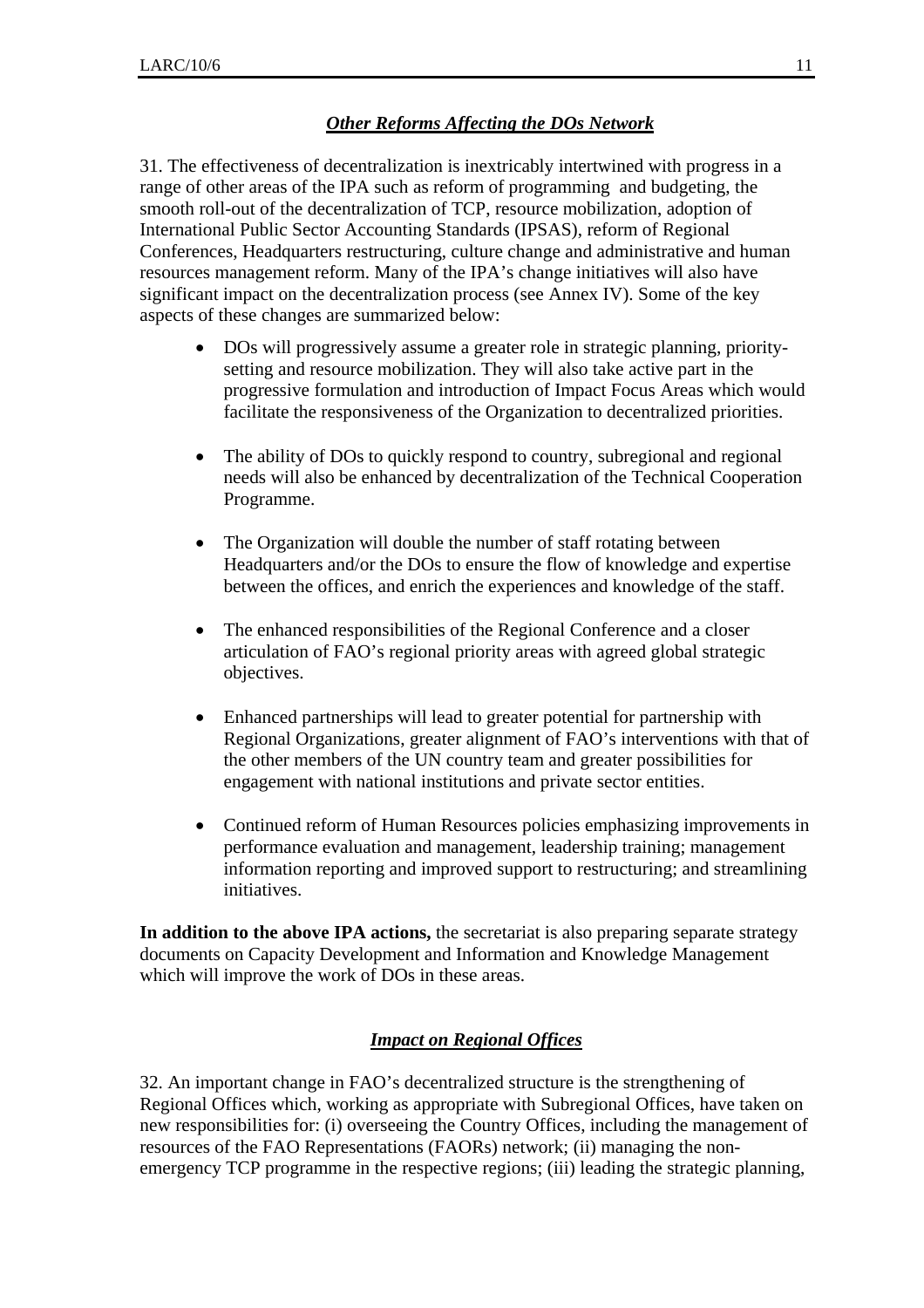programming and budgeting process for the region; (iv) supervising regional technical officers; (v) organizing and servicing the strengthened Regional Conferences; (vi) leading partnerships, particularly with regional organizations; and (vii) supporting Country Offices on matters dealing with UN reforms. The CoC-IEE recommended to the 2009 Conference that funding of Regional Offices must be commensurate with their new responsibilities.

### *Medium to Long-term Vision on the Structure and Functioning of FAO's Decentralized Offices Network*

33. IPA action item 3.84 requested Management to conduct a review of FAO's Country Office network on the basis of a number of specified criteria. The objective was to ensure that, at a minimum, the structural budget deficit for the network is eliminated through alternate forms of country presence. The analysis of the criteria done by the Management was discussed at four meetings of the CoC-IEE Working Groups in 2009. Despite intensive debate, consensus could not be reached on this subject. In the meantime, Management has taken steps to address the structural deficit though abolition of the Lapse Factor for the network, and interim measures such as appointing Emergency Coordinators as Officers-in-Charge of FAORs and placing current FAO Representatives against vacant posts in the Regional and Subregional Offices as well as outposting Regional and Subregional Technical Officers to serve additionally as FAO Representatives.

34. In this context, the CoC-IEE meetings in 2009, with endorsement by the Conference in November 2009, requested the Management to prepare a medium- to long-term vision related to the structure and functioning of the DOs network, taking account of the IPA actions on decentralization. A draft document to that effect is provided as an Addendum for discussion by Regional Conferences. After receiving inputs from the Regional Conferences, Management will formulate and present in 2010 proposals to the relevant Governing Bodies for review and decision. The whole process will take place with active participation and guidance of the CoC-IEE.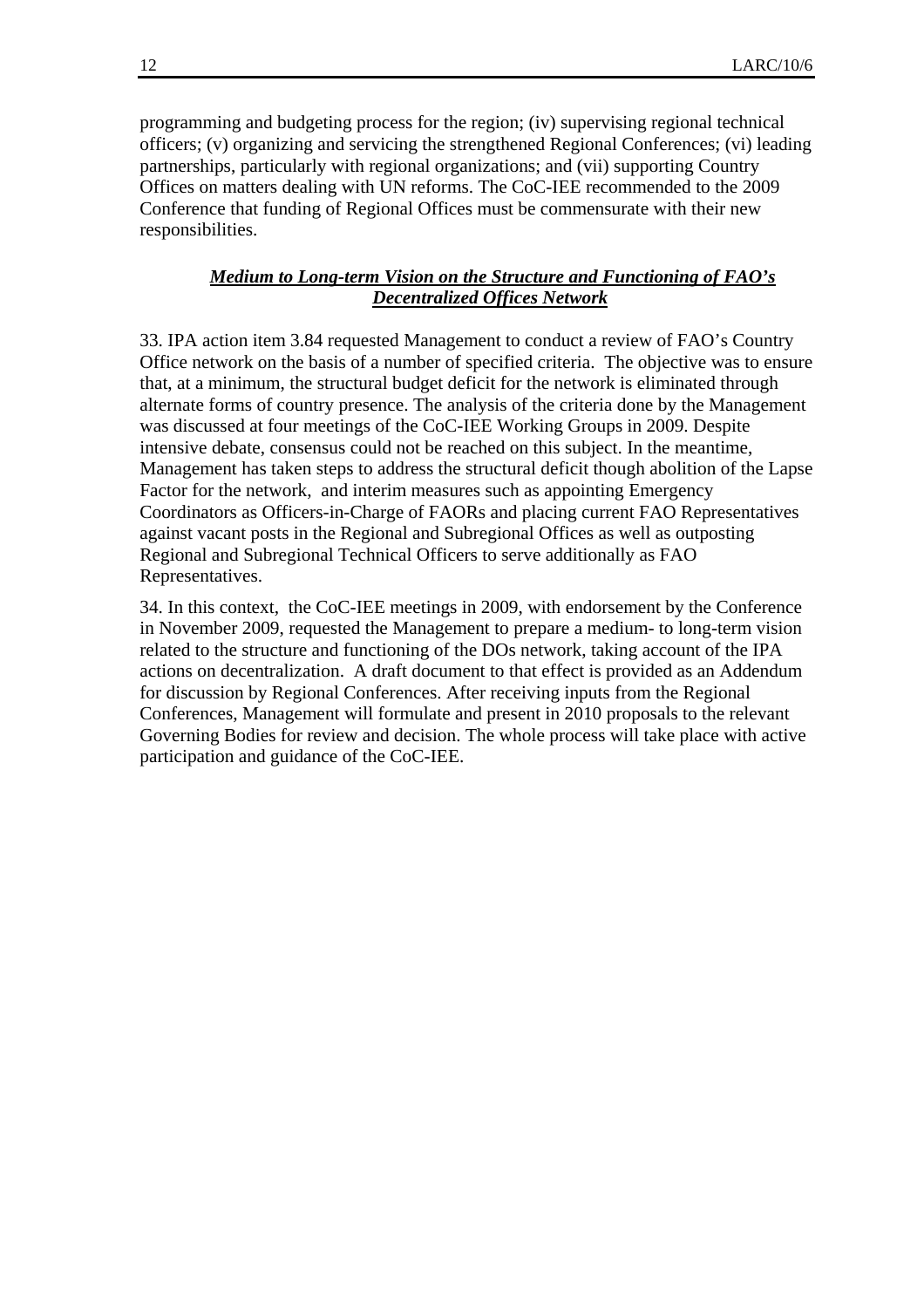## **RESOLUTION 3/2009 Budgetary Appropriations 2010-11**

#### **THE CONFERENCE,**

**Having considered** the Director-General's Programme of Work and Budget;

**Emphasizing** the imperative of protecting the technical and economic programmes;

**Having considered** the proposed total net appropriation of USD 990,200,000 for the financial period 2010-11 at the 2008-09 rate of Euro 1= USD 1.36 which assumes US dollar and Euro expenditure equal to USD 431,550,000 and Euros 410,813,000;

**Having considered** that the above net appropriation is equivalent to USD 1,000,526,000 at the budget rate of Euro 1 = USD 1.38 established for 2010-11 after translation of the Euro portion;

| <b>Approves</b> the Programme of Work proposed by the Director-General for 2010-11 as |
|---------------------------------------------------------------------------------------|
| follows:                                                                              |

a) Appropriations are voted at a rate of Euro  $1 =$  USD 1.38 for the following purposes:

**USD** 

| Chapter 1:                            | A - Sustainable intensification of crop production                                                                                                             | 50,370,000    |
|---------------------------------------|----------------------------------------------------------------------------------------------------------------------------------------------------------------|---------------|
| Chapter 2:                            | B - Increased sustainable livestock production                                                                                                                 | 32,566,000    |
| Chapter 3:                            | C - Sustainable management and use of fisheries and aquaculture resources                                                                                      | 57,090,000    |
| Chapter 4:                            | D - Improved quality and safety of food at all stages of the food chain                                                                                        | 25,337,000    |
| Chapter 5:                            | E - Sustainable management of forests and trees                                                                                                                | 43,569,000    |
| Chapter 6:                            | F - Sustainable management of land, water and genetic resources and<br>improved responses to global environmental challenges affecting food<br>and agriculture | 54,645,000    |
| Chapter 7:                            | G - Enabling environment for markets to improve livelihoods<br>and rural development                                                                           | 41,612,000    |
| Chapter 8:                            | H - Improved food security and better nutrition                                                                                                                | 60,509,000    |
| Chapter 9:                            | I - Improved preparedness for, and effective response to, food and<br>agricultural threats and emergencies                                                     | 7,848,000     |
| Chapter 10:                           | K - Gender equity in access to resources, goods, services and<br>decision-making in the rural areas                                                            | 10,284,000    |
| Chapter 11:                           | L - Increased and more effective public and private investment in<br>agriculture and rural development                                                         | 38,643,000    |
| Chapter 12:                           | X - Effective collaboration with Member States and stakeholders                                                                                                | 225,457,000   |
| Chapter 13:                           | Y - Efficient and effective administration                                                                                                                     | 122,914,000   |
| Chapter 14:                           | <b>FAOR Programme</b>                                                                                                                                          | 88,204,000    |
| Chapter 15:                           | <b>Technical Cooperation Programme</b>                                                                                                                         | 111,694,000   |
| Chapter 16:                           | Contingencies                                                                                                                                                  | 600,000       |
| Chapter 17:                           | Capital Expenditure                                                                                                                                            | 27,118,000    |
| Chapter 18:                           | Security Expenditure                                                                                                                                           | 24,866,000    |
| Unidentified further efficiency gains |                                                                                                                                                                | (12,400,000)  |
| One-time savings                      |                                                                                                                                                                | (10,400,000)  |
| <b>Total Appropriation (Net)</b>      |                                                                                                                                                                | 1,000,526,000 |
| Chapter 19:                           | Transfer to Tax Equalization Fund                                                                                                                              | 98,092,000    |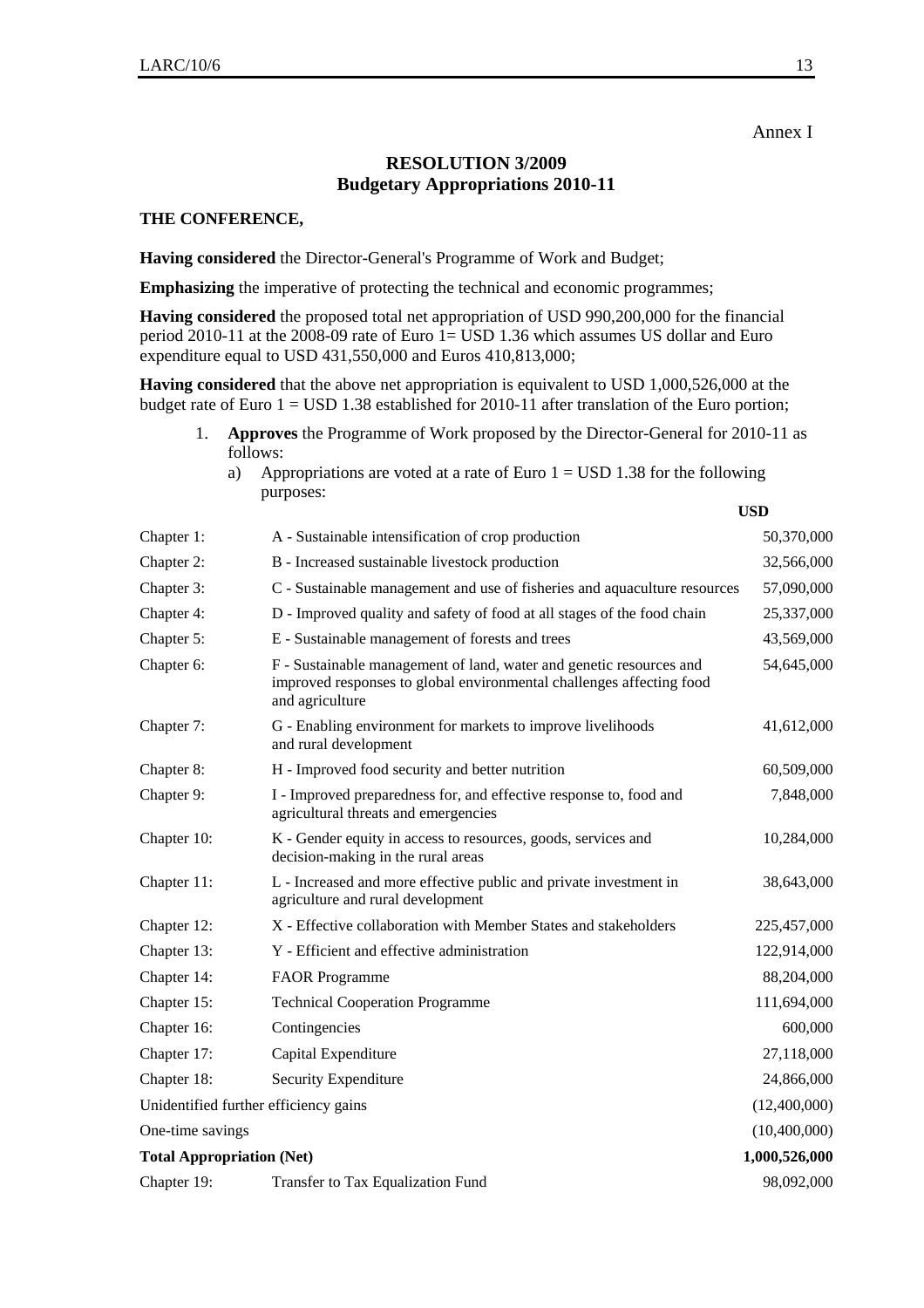#### **Total Appropriation (Gross) 1,098,618,000**

- b) The appropriations (net) voted in paragraph (a) above include an amount of USD 39,600,000 to fund the implementation of the Immediate Plan of Action, comprising an estimated amount of USD 18,200,000 for net recurring costs and USD 21,400,000 for investment costs, as contained in the Report of the CoC-IEE to the FAO Conference on the Immediate Plan of Action for FAO Renewal (C 2009/7).
- c) The appropriations (net) voted in paragraph (a) above minus estimated Miscellaneous Income in the amount of USD 5,000,000, and minus USD 2,500,000 to be carried over from the 2008-09 biennium (see paragraph 2 below), shall be financed by assessed contributions from Member Nations of USD 993,026,000 to implement the Programme of Work.
- d) Such contributions shall be established in US dollars and Euro and shall consist of USD 424,050,000 and Euro 410,813,000. This takes into account a split of 43.1% US dollars and 56.9% Euro for the appropriations (net) and of 100% US dollars for Miscellaneous Income and the carry-over from the 2008-09 biennium.
- e) An additional amount of USD 14,100,000 shall also be financed by assessed contributions from Member Nations to fund the After-service Medical Coverage (ASMC) past service liability. The contributions shall be established in US dollars and Euro, taking into account a split of 32.6% US dollars and 67.4% Euro, and shall therefore amount to USD 4,597,000 and Euro 6,861,000.
- f) The total contributions due from Member Nations to implement the approved Programme of Work and to fund the amortization of ASMC shall amount to USD 428,647,000 and Euro 417,674,000. Such contributions due from Member Nations in 2010 and 2011 shall be paid in accordance with the scale of contributions adopted by the Conference at its Thirty-sixth Session.
- g) In establishing the actual amounts of contributions to be paid by individual Member Nations, a further amount shall be charged through the Tax Equalization Fund for any Member Nation that levies taxes on the salaries, emoluments and indemnities received by staff members from FAO and which are reimbursed to the staff members by the Organization. An estimate of USD 7,800,000 has been foreseen for this purpose.
- 2. **Authorizes** the Director-General to transfer any unspent balance up to USD 2,500,000 against the budgetary appropriation for 2008-09 from other budgetary chapters in favour of Chapter 17 (Capital Expenditure), with any unspent balance under Chapter 17 to be carried over to the next biennium in accordance with Financial Regulation 6.11. The precise amounts transferred will be reported by the Director-General to the Finance Committee Session in April 2010 in the final budgetary performance report for 2008-09.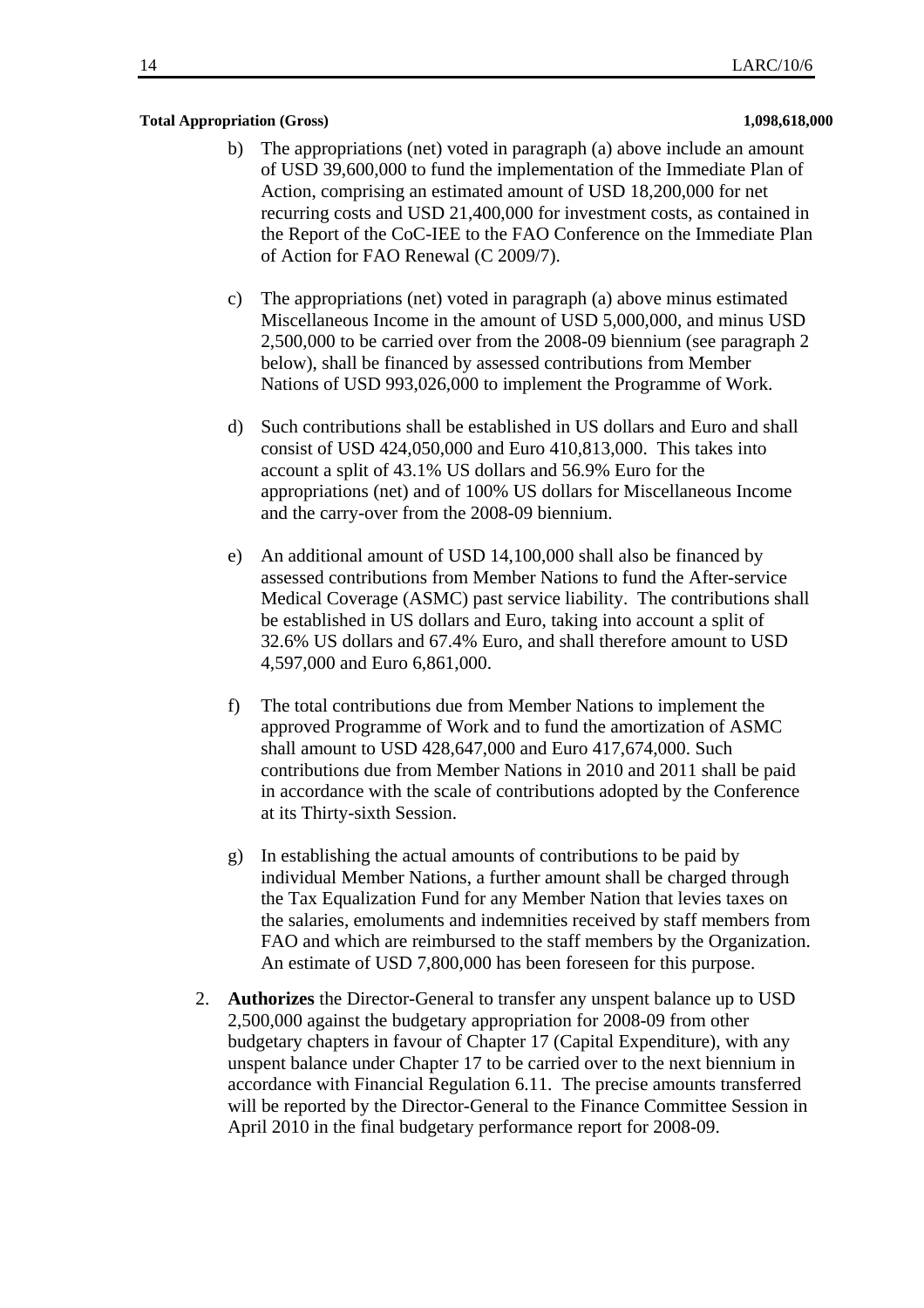- 3. **Requests** the Director-General to report to the Finance Committee on-going adjustments to the Programme of Work for unidentified further efficiency gains and one-time savings amounting to USD 22,800,000 referred to in paragraph 1(a) above which are currently not reflected in the chapter structure, noting that both within chapter transfers and transfers from one chapter to another required to implement the proposals will be handled in accordance with Financial Regulation 4.5.
- 4. **Encourages** Members to provide voluntary contributions to facilitate implementation of the unified Programme of Work under the Results Framework.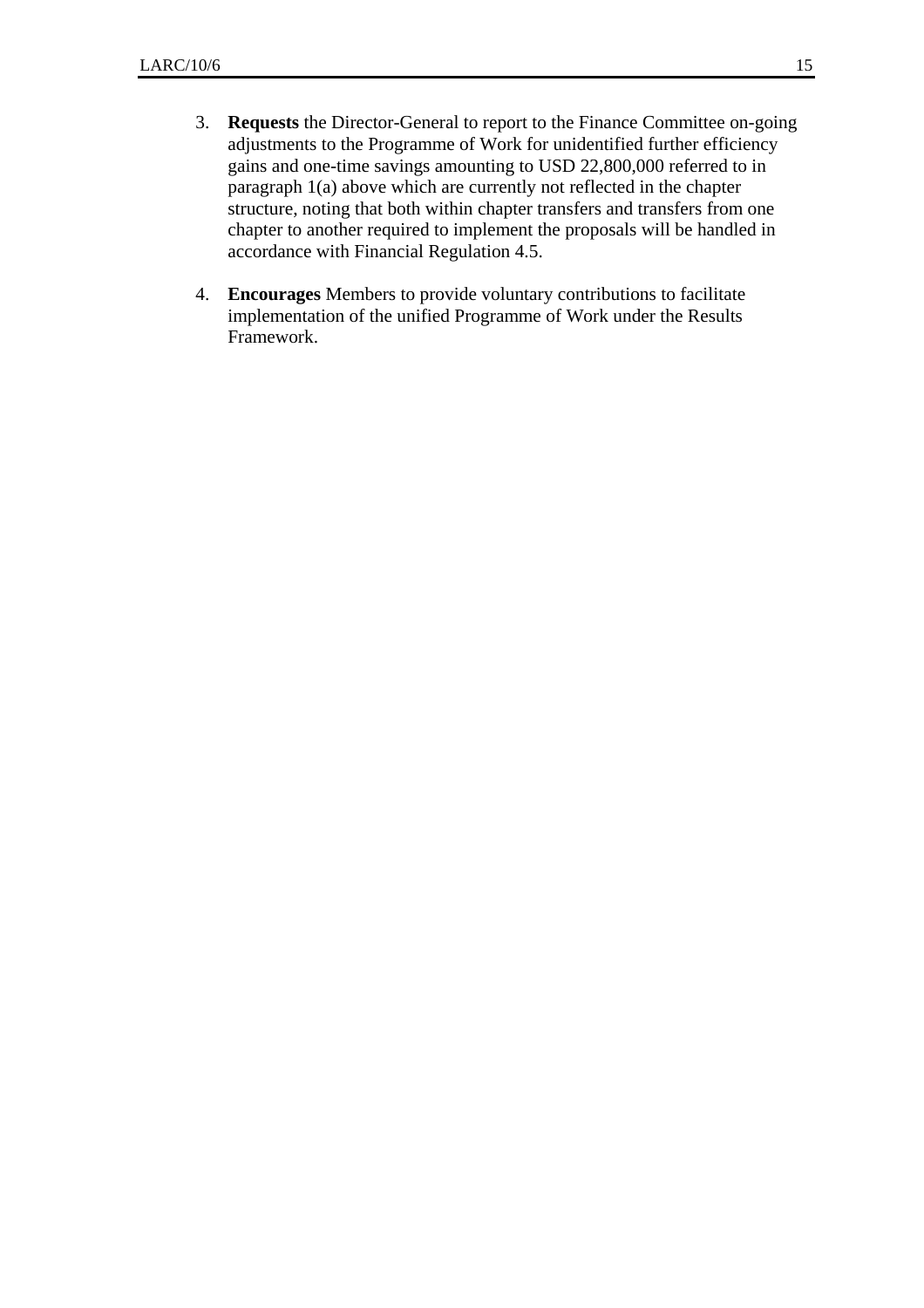#### Annex II

### **Reference list of the main amendments made by the Conference to the Basic Texts of the Organization for the implementation of the IPA**

- Regional Conferences
- New date of the Conference Session
- Reporting lines of the Technical Committees and the Regional Conferences
- Independent Chairperson of the Council
- Changes to functions of the Council
- Revised cycle of Programme and Budget preparation and of Governing Body sessions and elimination of the summary Programme of Work and Budget
- Programme Committee
- Finance Committee
- Committee on Constitutional and Legal Matters
- Committee on Commodity Problems
- Committee on Agriculture
- Committee on World Food Security
- Appointment of the Director-General
- Delegation of authority by the Director-General
- Appointment to the posts of Deputy Directors-General.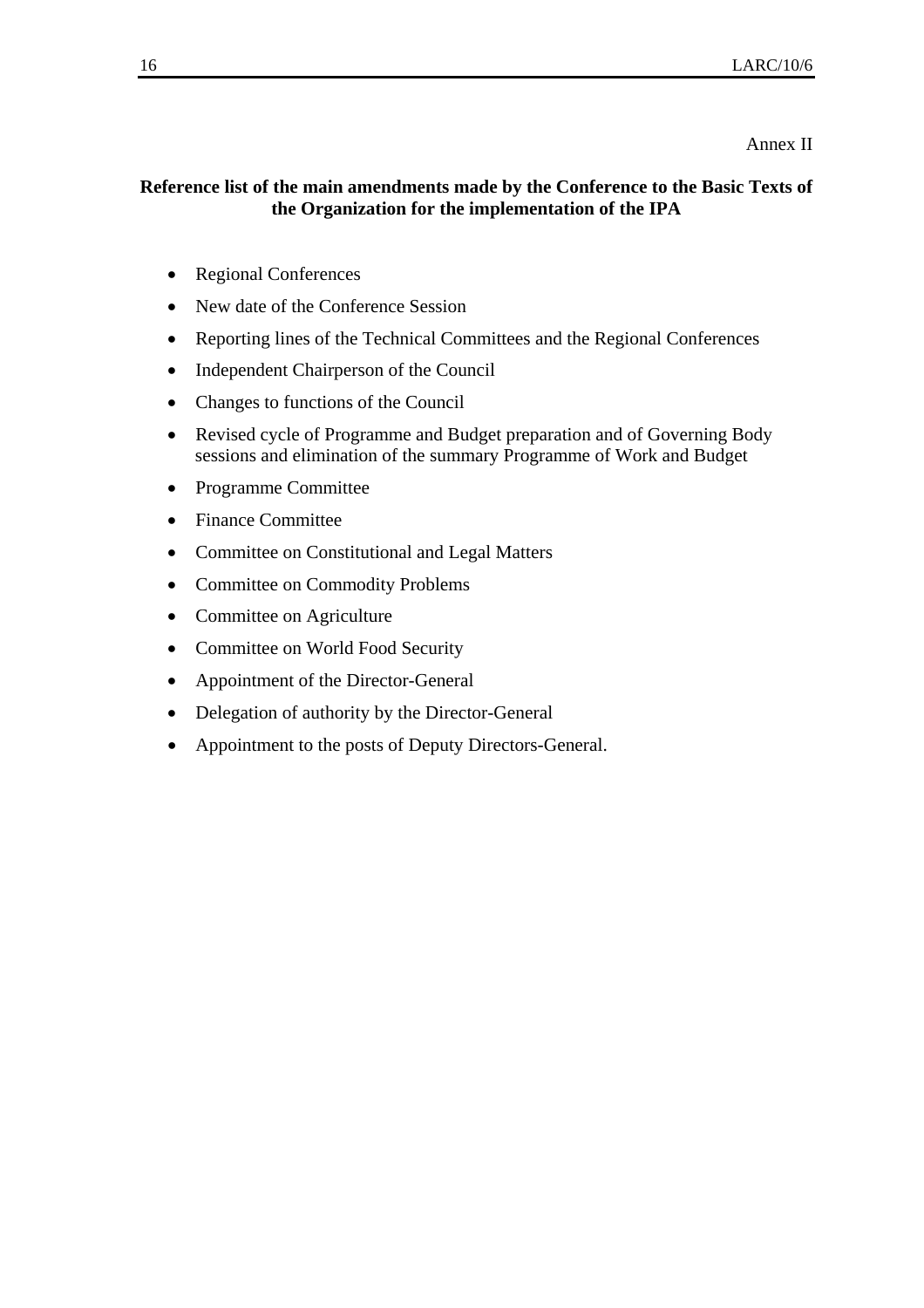# **Annex III. Status of IPA actions assigned to Project 6 on Decentralization**

| <b>IPA</b><br><b>Action</b> | <b>Deliverable</b>                                                                                                                                                                                                   | <b>Status</b>  | <b>Comments</b>                                                                                                                                                              |
|-----------------------------|----------------------------------------------------------------------------------------------------------------------------------------------------------------------------------------------------------------------|----------------|------------------------------------------------------------------------------------------------------------------------------------------------------------------------------|
| 3.76                        | The Programme and Finance Committees<br>will support the Council in providing policy<br>of<br>oversight<br>all<br>aspects<br>of<br>the<br>Decentralization including in particular the<br>implementation of the IPA. | In<br>progress | During 2009, monitoring of decentralization issues<br>was done by the CoC-IEE rather than the Programme<br>and Finance Committees.                                           |
| 3.77                        | Organize Senior Management Meetings so<br>that ADGs/RRs can be present via video<br>link.                                                                                                                            | Completed      | Activity ongoing                                                                                                                                                             |
| 3.78                        | Transfer the primary reporting line for<br>decentralized technical officers in the<br>regional offices to the ADGs/RRs, or where<br>more appropriate for subregional staff to, the<br>subregional coordinator        | Completed      | The Director-General issued a Bulletin implementing<br>the new reporting lines.                                                                                              |
| 3.79                        | Fully involve ADGs/RRs in programming<br>and budgeting.                                                                                                                                                              | Completed      | The role of ADG/RRs in the preparation of the<br>PWB/MTP 2010-11 was considerably expanded and<br>will continue to expand when the preparation of the<br>PWB 2012-13 begins. |
| 3.80                        | Transfer<br>budget<br>and<br>programme<br>responsibility of technical officers in the<br>regional officer to the ADG/RRs                                                                                             | Completed      | This was already realized in the preparation of the<br>PWB/MTP 2010-11.                                                                                                      |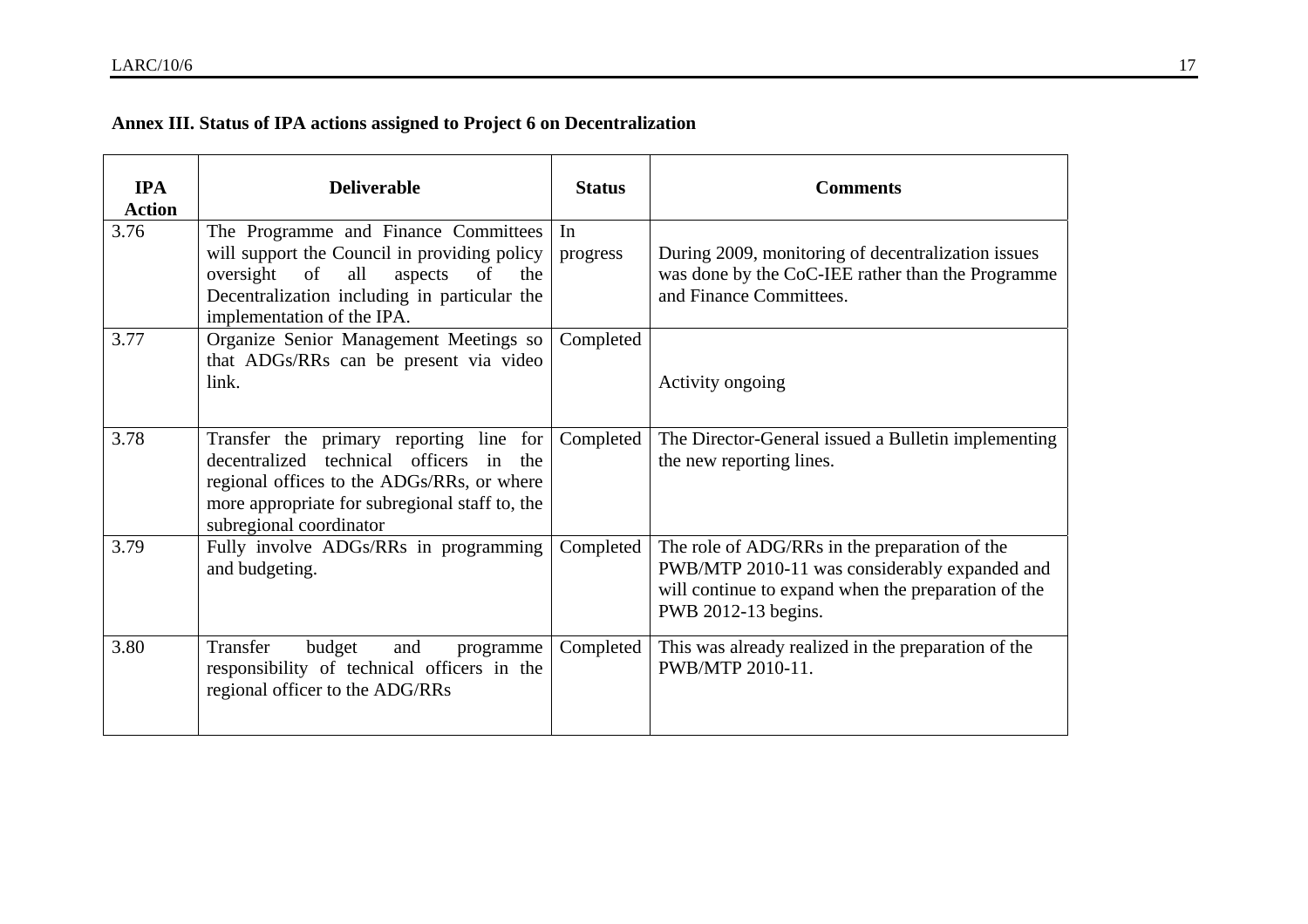| 3.81 | Transfer primary responsibility for technical<br>and substantive aspects of supervising<br>FAORs to the ADG/RRs with, where<br>appropriate, the reporting line to the ADG<br>through the sub-regional coordinator. A unit<br>in the office responsible for operations will<br>handle overall coordination, liaison between<br>regions etc. | Completed      | Primary responsibility for FAO Representatives has<br>been transferred to ADGs/RRs. The Office of<br>Support to Decentralization (OSD) has been set up to<br>handle coordination, liaison, etc.                                                                                                                                                                                                                                                                                                                                                                                                                        |
|------|--------------------------------------------------------------------------------------------------------------------------------------------------------------------------------------------------------------------------------------------------------------------------------------------------------------------------------------------|----------------|------------------------------------------------------------------------------------------------------------------------------------------------------------------------------------------------------------------------------------------------------------------------------------------------------------------------------------------------------------------------------------------------------------------------------------------------------------------------------------------------------------------------------------------------------------------------------------------------------------------------|
| 3.82 | Revise delegated authorities to DOs and<br>control procedures                                                                                                                                                                                                                                                                              | In<br>Progress | Delegated authorities for procurement and letters of<br>Agreement have been revised and training is<br>underway. Further delegations are under preparation.                                                                                                                                                                                                                                                                                                                                                                                                                                                            |
| 3.83 | Discontinue administrative responsibilities<br>with subregional offices to allow them to<br>function fully as technical support units to<br>countries in the subregion.                                                                                                                                                                    | Completed      | SROs have no administrative responsibilities vis-à-<br>vis country offices.                                                                                                                                                                                                                                                                                                                                                                                                                                                                                                                                            |
| 3.84 | Rationalize coverage of Country Offices                                                                                                                                                                                                                                                                                                    | In<br>Progress | Four documents with a section on country coverage<br>were submitted to the CoC-IEE in 2009. No<br>consensus was reached on this subject and the<br>Management was asked to prepare vision on<br>structure and functioning of the DOs network. The<br>CoC-IEE, and subsequently the Conference, accepted<br>the proposals to reduce the structural deficit of the<br>FAOR Network through abolition of the lapse factor<br>for the FAOR Network budget, utilization of a<br>limited number of Emergency Coordinators (subject)<br>to donor concurrence) and Regional Technical<br>Officer posts to fill FAOR vacancies. |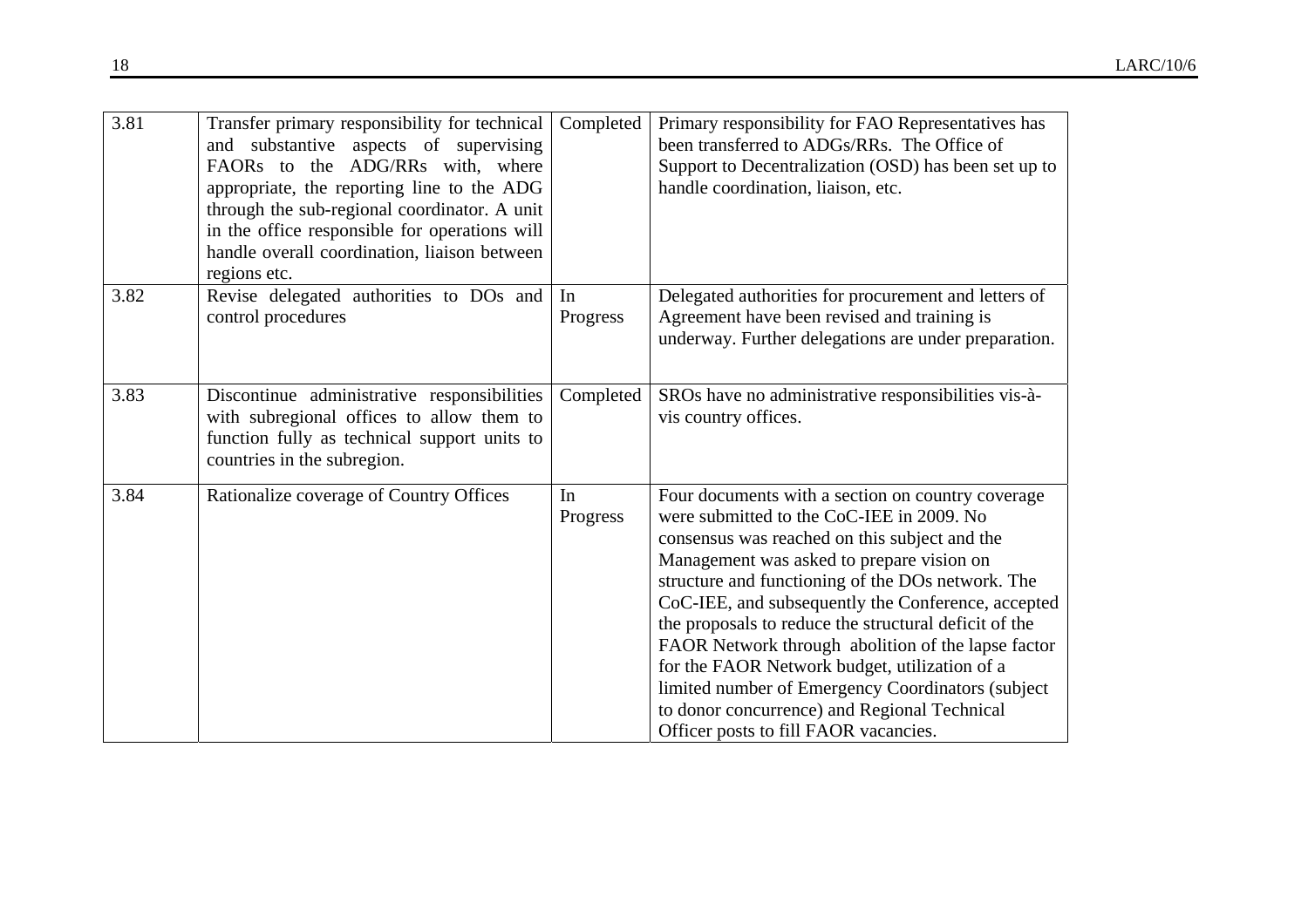| 3.85 | Adjust composition of Regional Office and<br>Subregional Office staffing in line with<br>priority needs, reviewed in the light of UN<br>system offices                                                                                         | Completed      | The skills mix review was finalized and the results<br>included in the PWB 2010-2011. Changes will be<br>implemented incrementally in the course of the<br>biennium. A new skills mix review will start in April<br>2010 with the preparation of the PWB 2012-13 |
|------|------------------------------------------------------------------------------------------------------------------------------------------------------------------------------------------------------------------------------------------------|----------------|------------------------------------------------------------------------------------------------------------------------------------------------------------------------------------------------------------------------------------------------------------------|
| 3.86 | Clarify coverage of the Near East Regional<br>Office                                                                                                                                                                                           | In<br>Progress | A document was provided to the CoC-IEE in 2009<br>on this subject. The CoC-IEE subsequently requested<br>the Near-East Regional Group to examine this issue.                                                                                                     |
| 3.87 | job descriptions, profile<br>Redefine<br>of  <br>competencies (including policy competence)<br>and performance appraisal<br>recruitment<br>competitive)<br>(open<br>procedures<br>for<br>ADG/RRs, Subregional Coordinators and<br><b>FAORs</b> | In<br>Progress | Revised job profiles of FAO Reps, RRs and SRCs<br>have been prepared and reflected in recent Vacancy<br>Announcements. A further review of competencies<br>will be undertaken by CSH and OSD.                                                                    |
| 3.88 | Introduce benchmarks and a performance-<br>based reporting and monitoring system for<br>DO <sub>s</sub> .                                                                                                                                      | In<br>progress | Work is ongoing to define the new system and its<br>relation to Results-Based Management.                                                                                                                                                                        |
| 3.89 | Strengthen staff training                                                                                                                                                                                                                      | In<br>progress | A new training strategy is under preparation.                                                                                                                                                                                                                    |
| 3.90 | ICT<br>Upgrade<br>infrastructure<br>of<br>and<br>Information Systems Functional Support for<br><b>Decentralized Offices</b>                                                                                                                    | In<br>progress | Action has been taken to improve bandwidth in<br>offices facing problems. In addition, High Definition<br>videoconferencing will be introduced in HQ,<br>Regional and Subregional locations.                                                                     |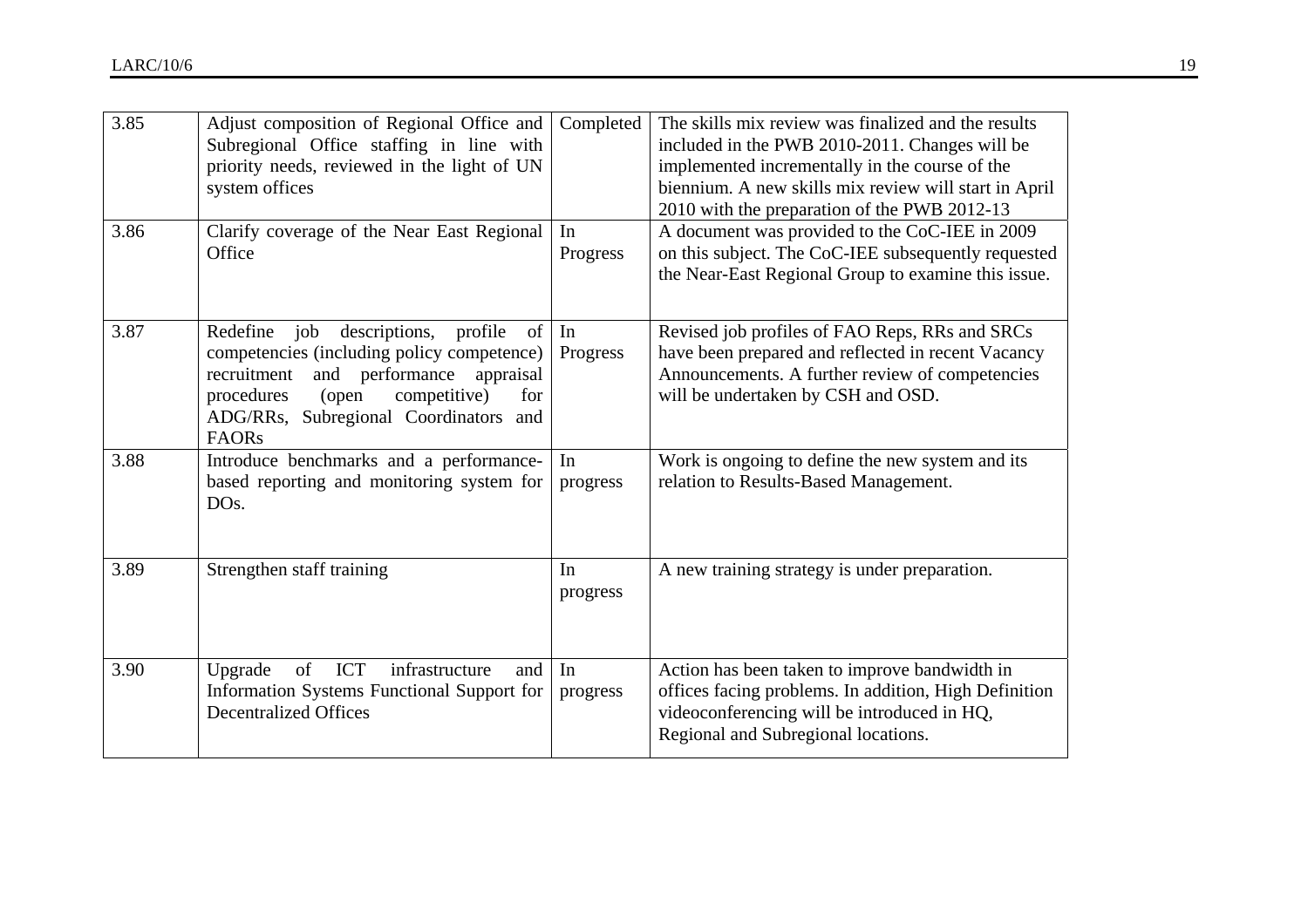| 3.95 | Transfer                                    | <b>OCD</b> | <b>Functions</b> |  | to   Completed   Transfer of relevant OCD functions to Regional |
|------|---------------------------------------------|------------|------------------|--|-----------------------------------------------------------------|
|      | Regional/Subregional Offices and to a       |            |                  |  | Offices and to the new unit (OSD) has been                      |
|      | coordination unit in the office responsible |            |                  |  | completed.                                                      |
|      | for operations.                             |            |                  |  |                                                                 |
|      |                                             |            |                  |  |                                                                 |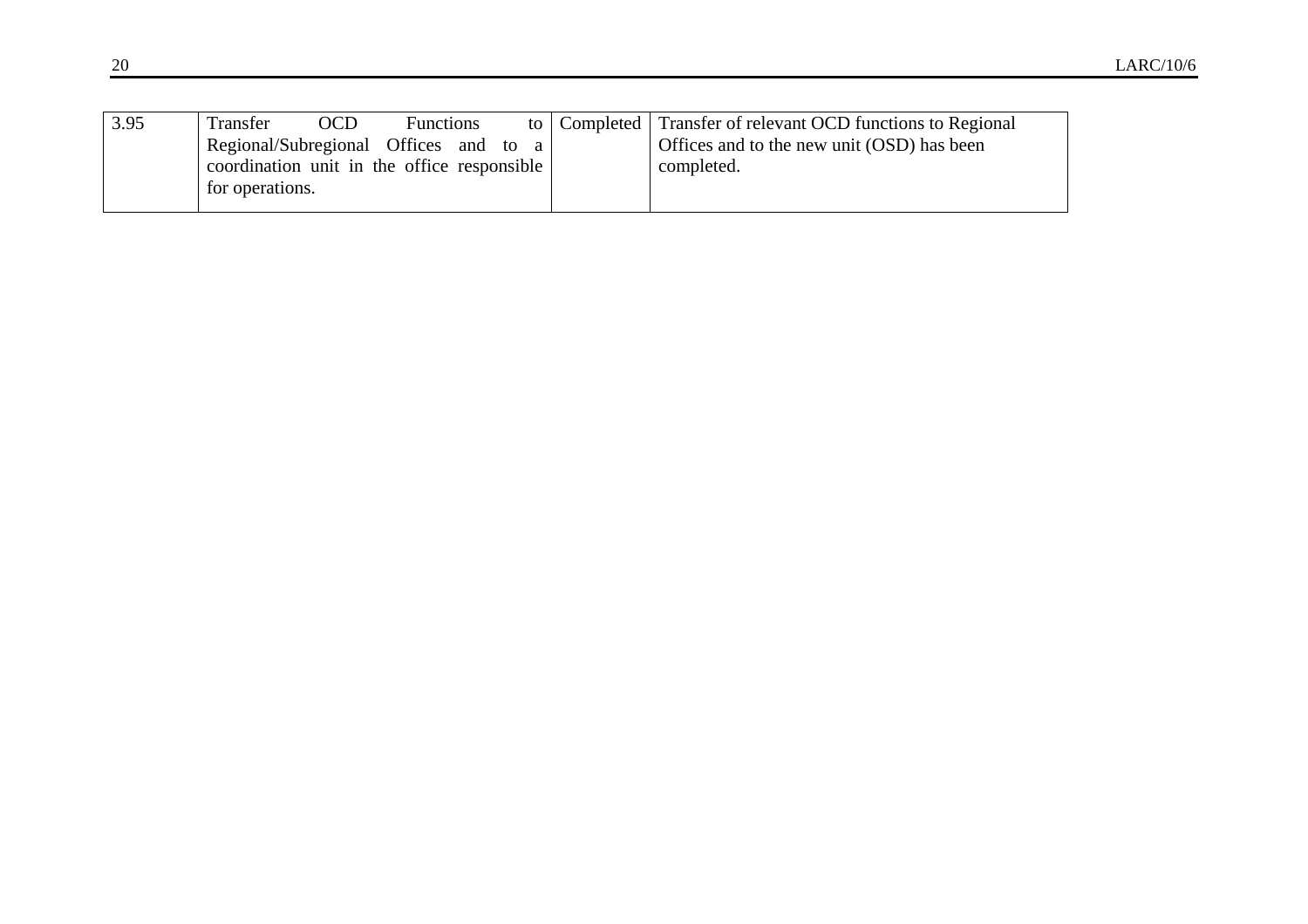| Annex IV. Status of current IPA action items related to decentralization but not-assigned to IPA project 6. |  |  |  |  |  |
|-------------------------------------------------------------------------------------------------------------|--|--|--|--|--|
|-------------------------------------------------------------------------------------------------------------|--|--|--|--|--|

| <b>IPA</b><br>action<br>items | Project<br><b>Number</b> | <b>IPA</b><br>Project/Item<br><b>Title</b>                                                  | <b>Items of relevance to Decentralization</b>                                                                                                                                                                                                                      | <b>Status</b>                                                                                                                                                                                                                                                                                                                                                                                                                              |
|-------------------------------|--------------------------|---------------------------------------------------------------------------------------------|--------------------------------------------------------------------------------------------------------------------------------------------------------------------------------------------------------------------------------------------------------------------|--------------------------------------------------------------------------------------------------------------------------------------------------------------------------------------------------------------------------------------------------------------------------------------------------------------------------------------------------------------------------------------------------------------------------------------------|
| 2.52<br>to 2.55               |                          | Governing<br><b>Body Reform</b>                                                             | Amendments to the Basic Texts to change<br>status, functions, reporting lines and work<br>methods of the Regional Conferences                                                                                                                                      | The Conference in November 2009 adopted<br>changes to the Basic Texts setting out new<br>responsibilities and ways of working of the<br>Regional Conferences. This will enhance the<br>influence of regional perspectives in FAO<br>decision making.                                                                                                                                                                                       |
| $3.1$ to<br>3.11              | 3                        | Reform of<br>Programming,<br><b>Budgeting</b><br>and Results-<br><b>Based</b><br>Management | Assessed contributions and extra-budgetary<br>resources will be managed in a unified work<br>programme. Programming and budgeting<br>documentation will be drawn up, reflecting a<br>results based hierarchy which will be monitored<br>and evaluated for results. | The PWB/MTP 2010-11 approved by the 2009<br>Conference covered both assessed and extra-<br>budgetary contributions and was based on<br>results-frameworks. The results-based<br>approach applies also to Regional and<br>Subregional Offices. Country Offices will be<br>introduced to this new way of programming in<br>the second half of 2010 through a pilot and<br>then progressively during the rest of the<br>biennium and 2012-13. |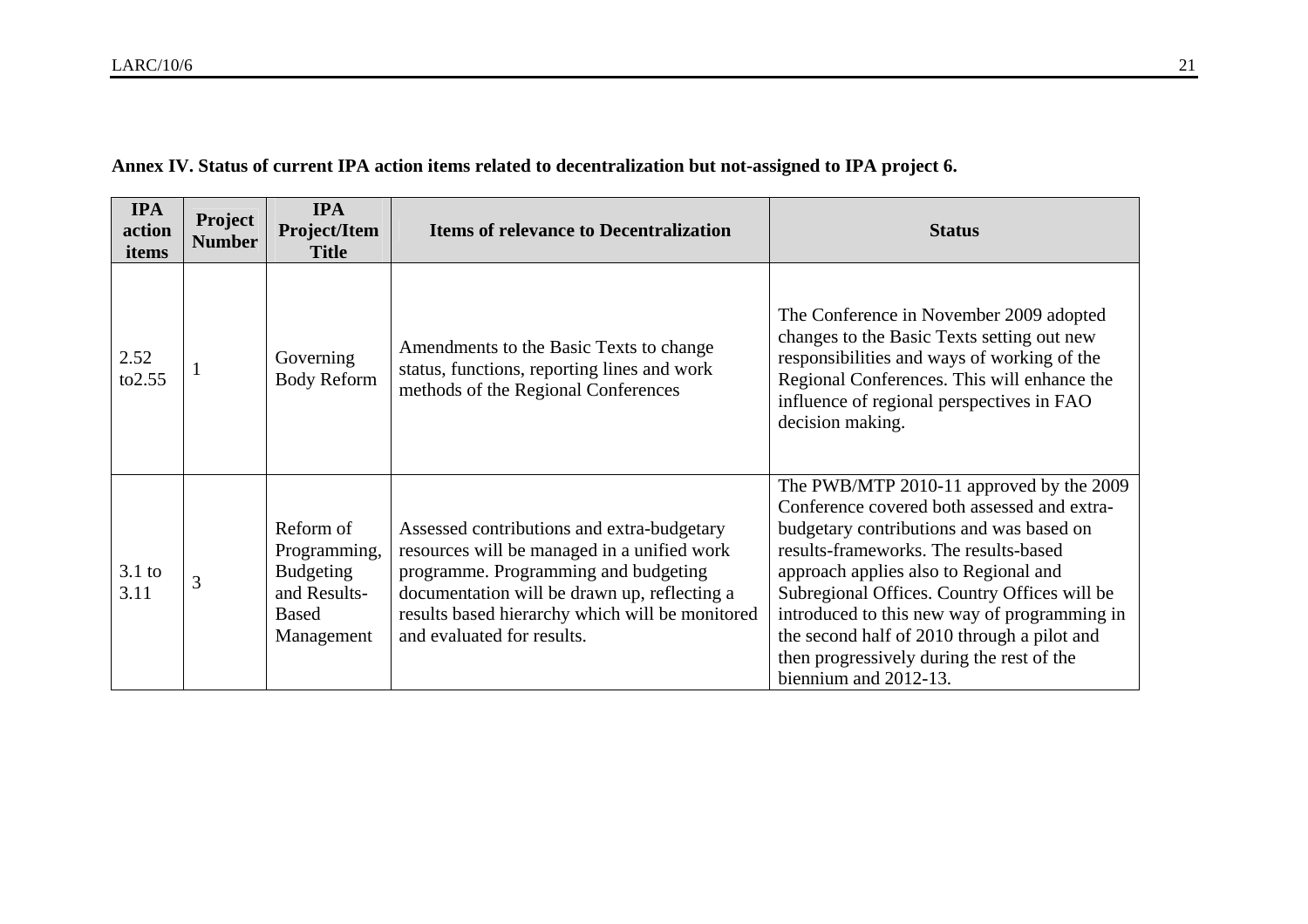| $3.12$ to<br>3.21    | 4 | Resource<br>Mobilization<br>and<br>Management | The Resource Mobilization Strategy addresses<br>how assessed and extra-budgetary contributions<br>can be mobilized for agreed priorities in the<br>Strategic Objectives so as to improve<br>Governing Body oversight, increase the<br>proportion of pooled or untied resources,<br>increase focus and impact and reduce<br>transaction costs. | The Strategy was approved by Conference in<br>November 2009 to start in 2010-11. It<br>comprises Impact Focus Areas (IFAs),<br>National Medium Term Priority Frameworks,<br>and regional and subregional areas of priority<br>action. Its implementation is part of the<br>medium-term planning process. It is still work<br>in progress and will be regularly considered by<br>the Finance and Programme Committees<br>during 2010-11. Seven IFAs have been<br>endorsed which will help to mobilize extra-<br>budgetary support for 45 of the 49<br>Organizational Results. Redefinition of role of<br>DOs in resource mobilization is ongoing. This<br>will result in greater focus of resource<br>mobilization on those country, subregional and<br>regional priorities as that relate to FAO's IFAs. |
|----------------------|---|-----------------------------------------------|-----------------------------------------------------------------------------------------------------------------------------------------------------------------------------------------------------------------------------------------------------------------------------------------------------------------------------------------------|----------------------------------------------------------------------------------------------------------------------------------------------------------------------------------------------------------------------------------------------------------------------------------------------------------------------------------------------------------------------------------------------------------------------------------------------------------------------------------------------------------------------------------------------------------------------------------------------------------------------------------------------------------------------------------------------------------------------------------------------------------------------------------------------------------|
| 3.22<br>to3.29       | 5 | Technical<br>Cooperation<br>Programme         | The responsibility for TCP allocations will be<br>assigned to ADGs/RRs, and at country level to<br>FAO Representatives                                                                                                                                                                                                                        | The transfer of responsibilities has been<br>completed. Guidelines have been prepared and<br>training has been provided in nine regional<br>and sub regional locations                                                                                                                                                                                                                                                                                                                                                                                                                                                                                                                                                                                                                                   |
| 3.104<br>to<br>3.118 | 8 | Partnerships                                  | Collaborative links need to be established with<br>partner institutions in support of shared goals.                                                                                                                                                                                                                                           | A note on an organization-wide<br>strategy on partnerships was endorsed and<br>work initiated. This will lead to improved<br>partnership with Regional Organizations,<br>better alignment of FAO interventions with<br>that of the other members of the UN country<br>team and enhanced engagement with national<br>institutions and private sector entities.                                                                                                                                                                                                                                                                                                                                                                                                                                            |